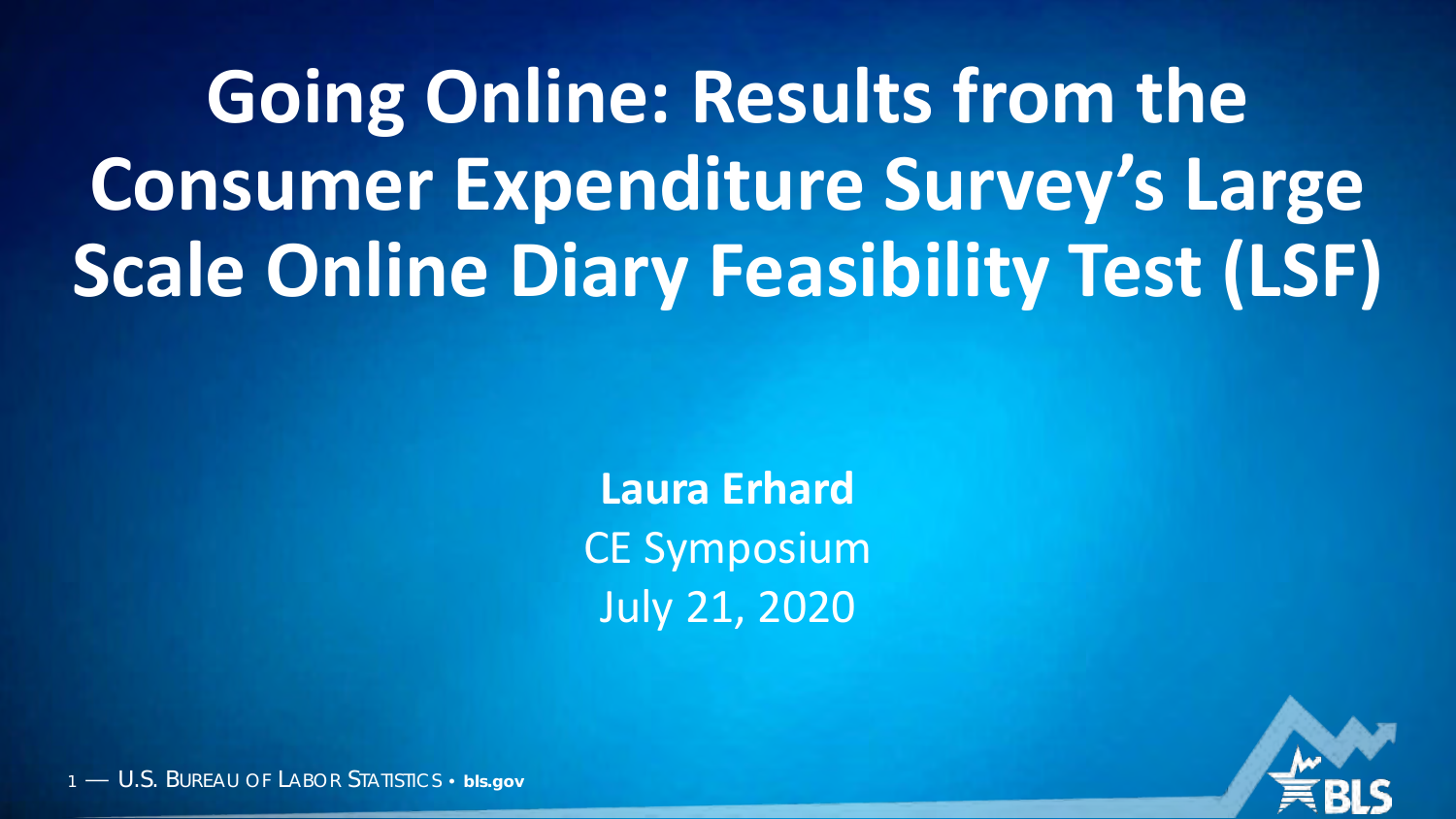### **Outline**

Background **LSF Test Design The LSF Online Diary Preliminary Results Lessons Learned Next Steps** 



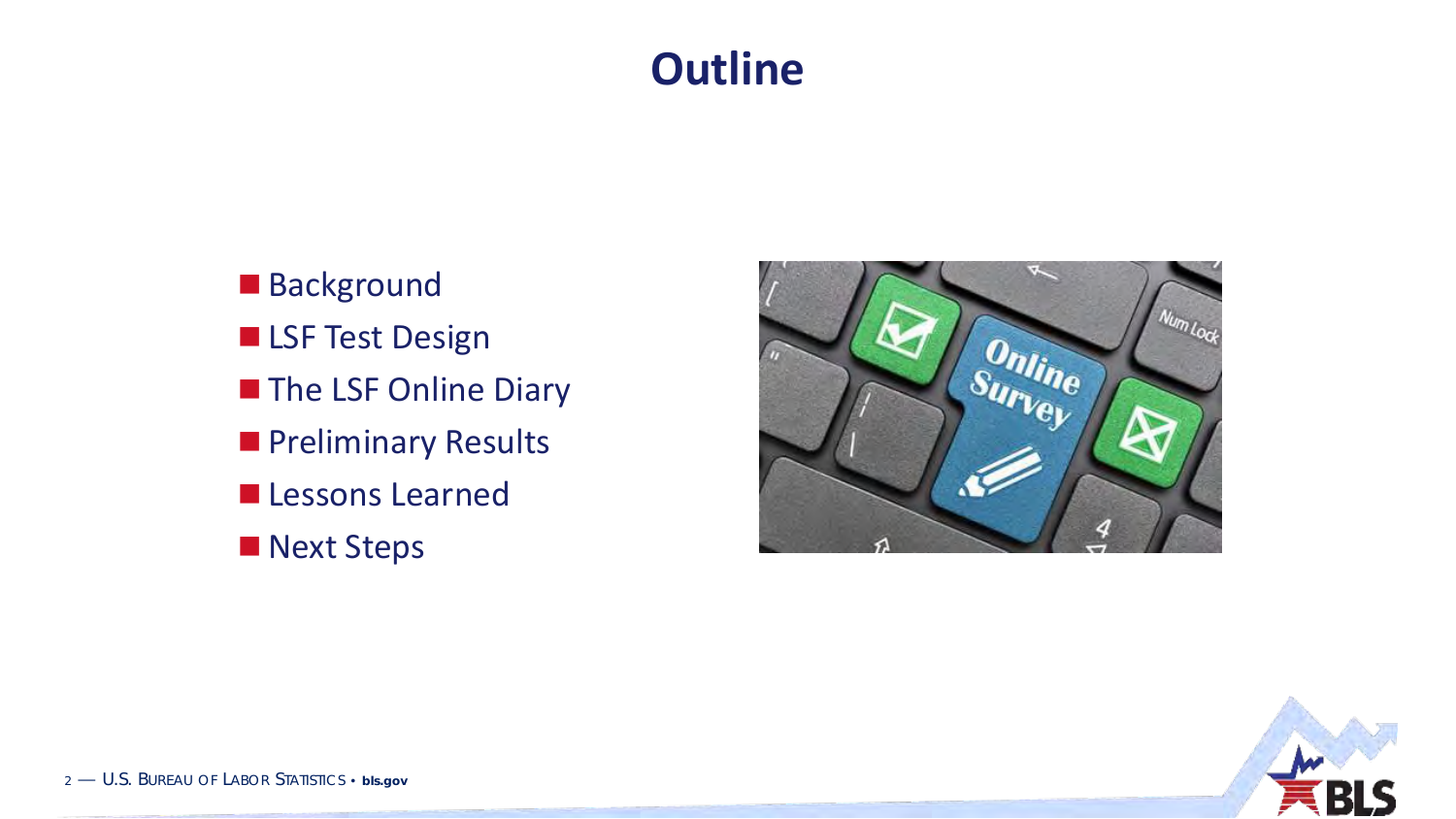## **Background**

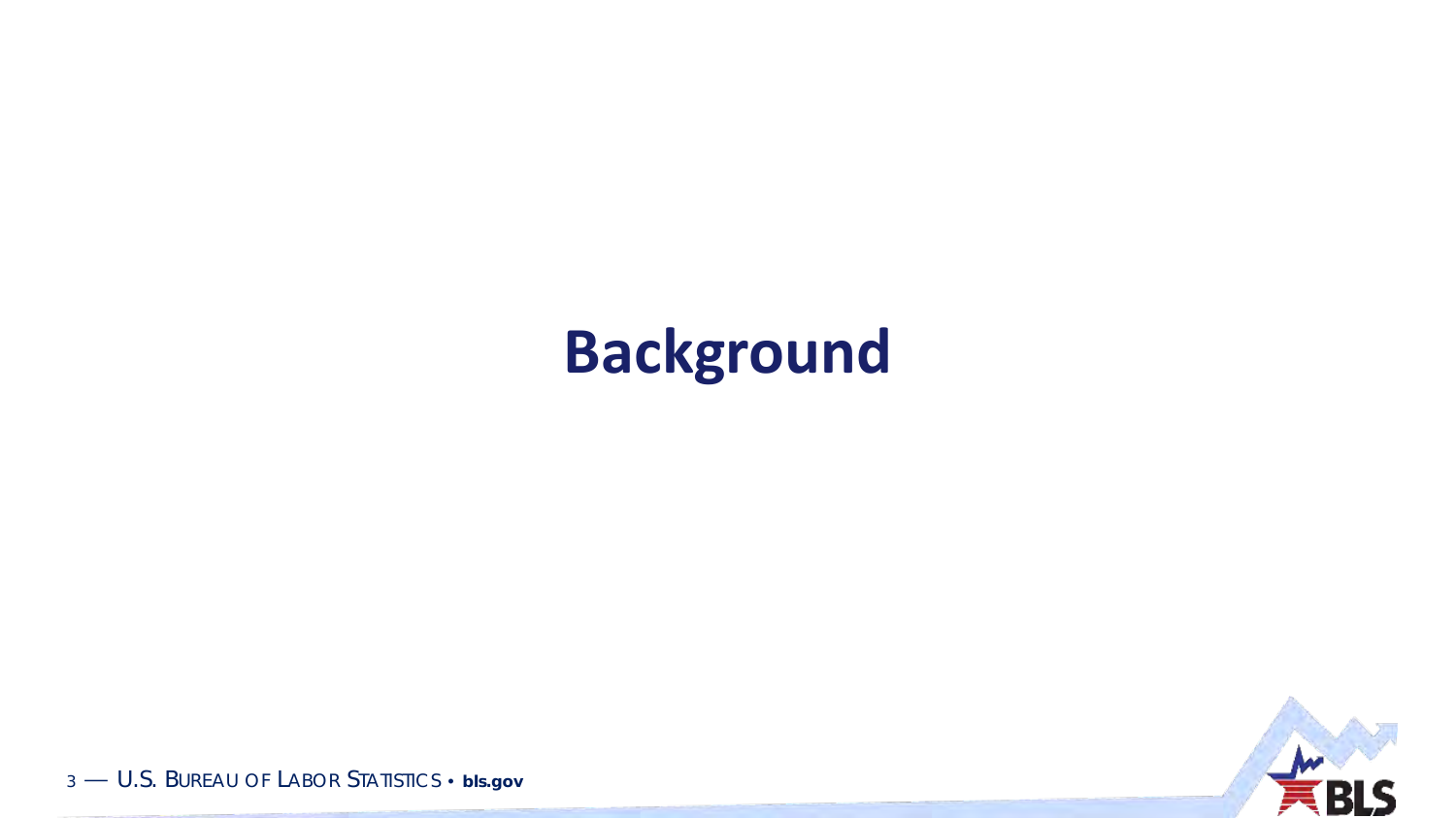### **CE Diary Survey Characteristics**



- CE Diary Survey (CED) currently uses two oneweek paper diaries to collect household expenditures
- **Interviewers place the diaries in-person and** conduct one more visit to pick up the diaries
- One household respondent reports on *all* household expenditures
- **Expenditures grouped into four categories:** 
	- Food and Drinks For Home Consumption
	- Meals, Snacks, and Drinks Away from Home
	- Clothing, Shoes, Jewelry and Accessories
	- All Other Products, Services and Expenses

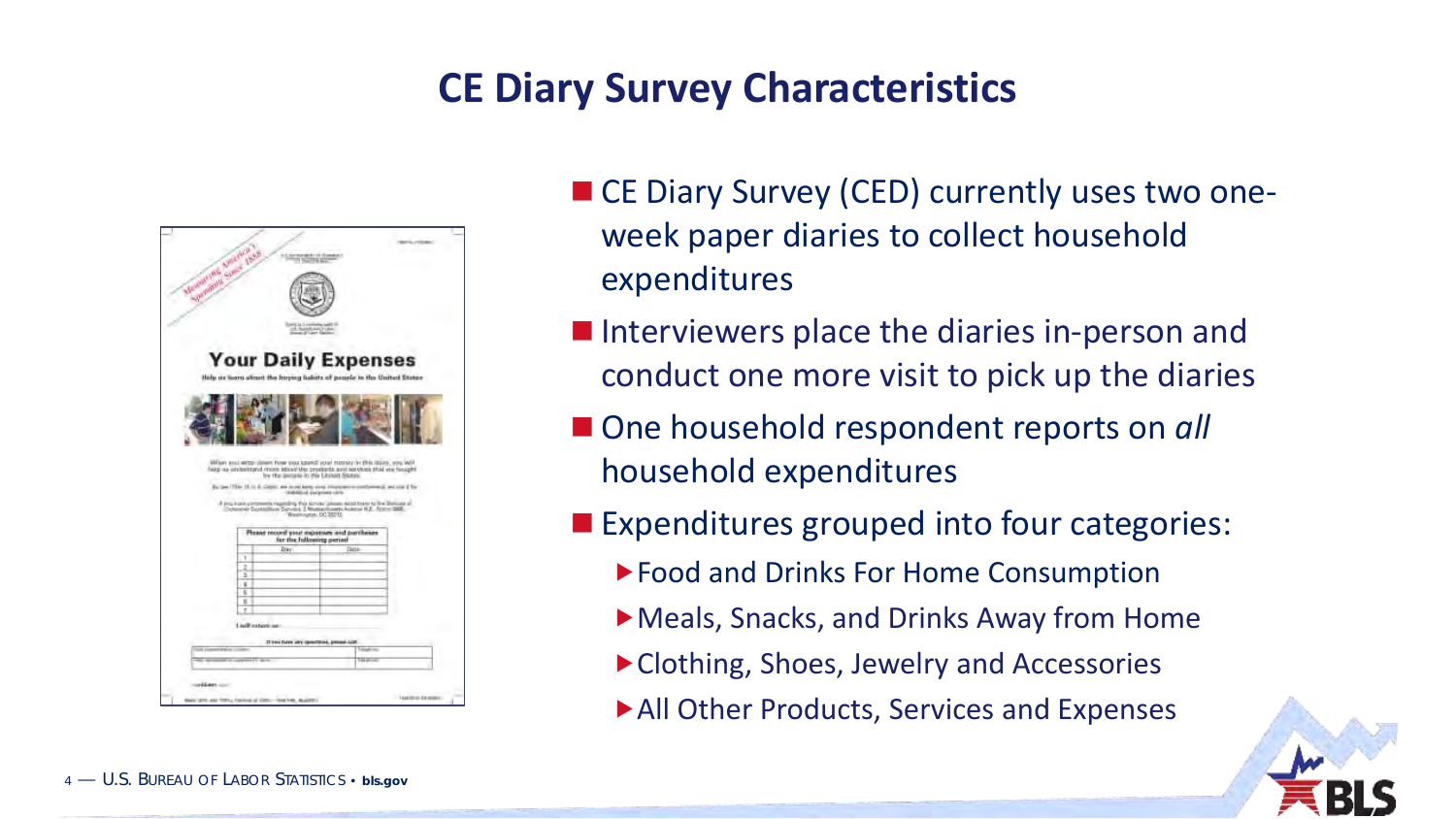### **Large Scale Feasibility Test Design**

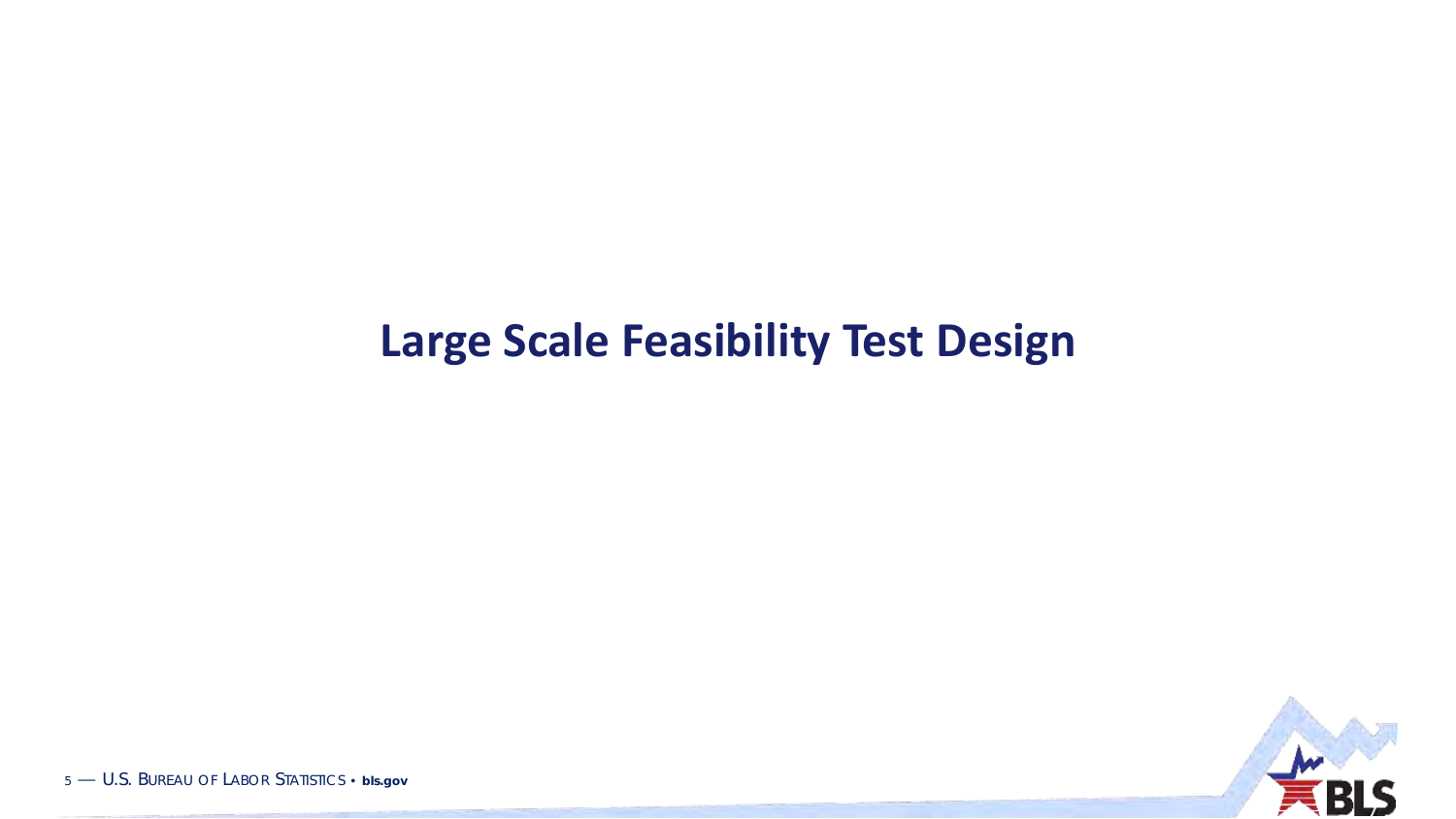### **Sample size and Procedures**

- Starting sample size: 2,500 addresses
- Field period: October 2019-April 2020
- Two visits, one for diary placement and one at the end of the diary keeping period ("pickup")
- **Push to online diary if the household respondent is eligible, if they refuse or are** ineligible-- they get paper diaries
- Recall tab in the CAPI instrument for interviewer to record additional expenses reported by respondent at pickup interview
- Embedded incentives/postcard experiment (see next slide)

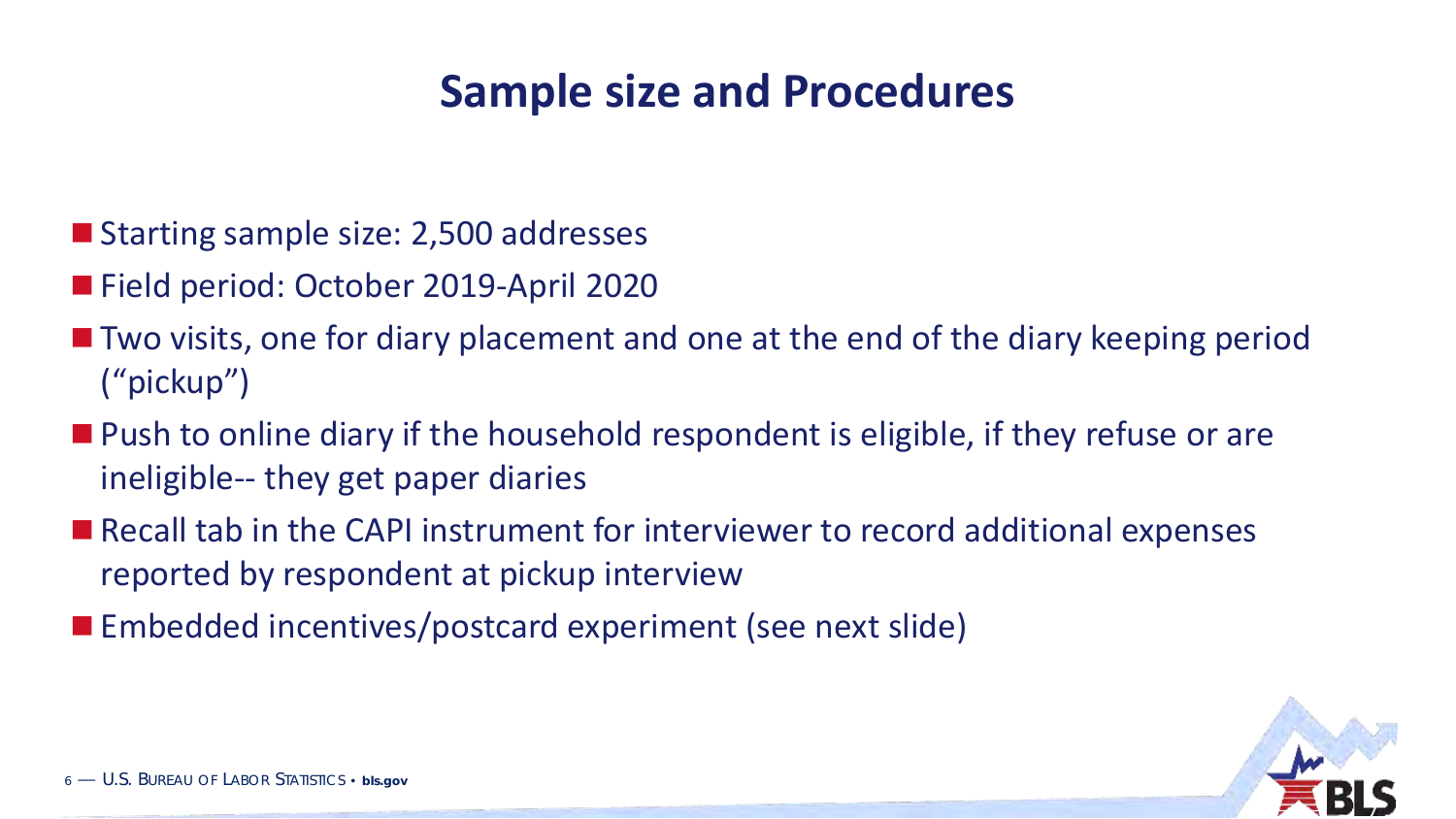### **Embedded Incentive/Postcard Experiment**



|                                                                    | <b>Advance</b><br><b>Postcard</b> | <b>No Postcard</b> |
|--------------------------------------------------------------------|-----------------------------------|--------------------|
| \$5 Cash with<br><b>Advance</b><br><b>Letter</b><br><b>Mailing</b> | 1,250                             | N/A                |
| No cash with<br><b>Advance</b><br><b>Letter</b><br><b>Mailing</b>  | 625                               | 625                |

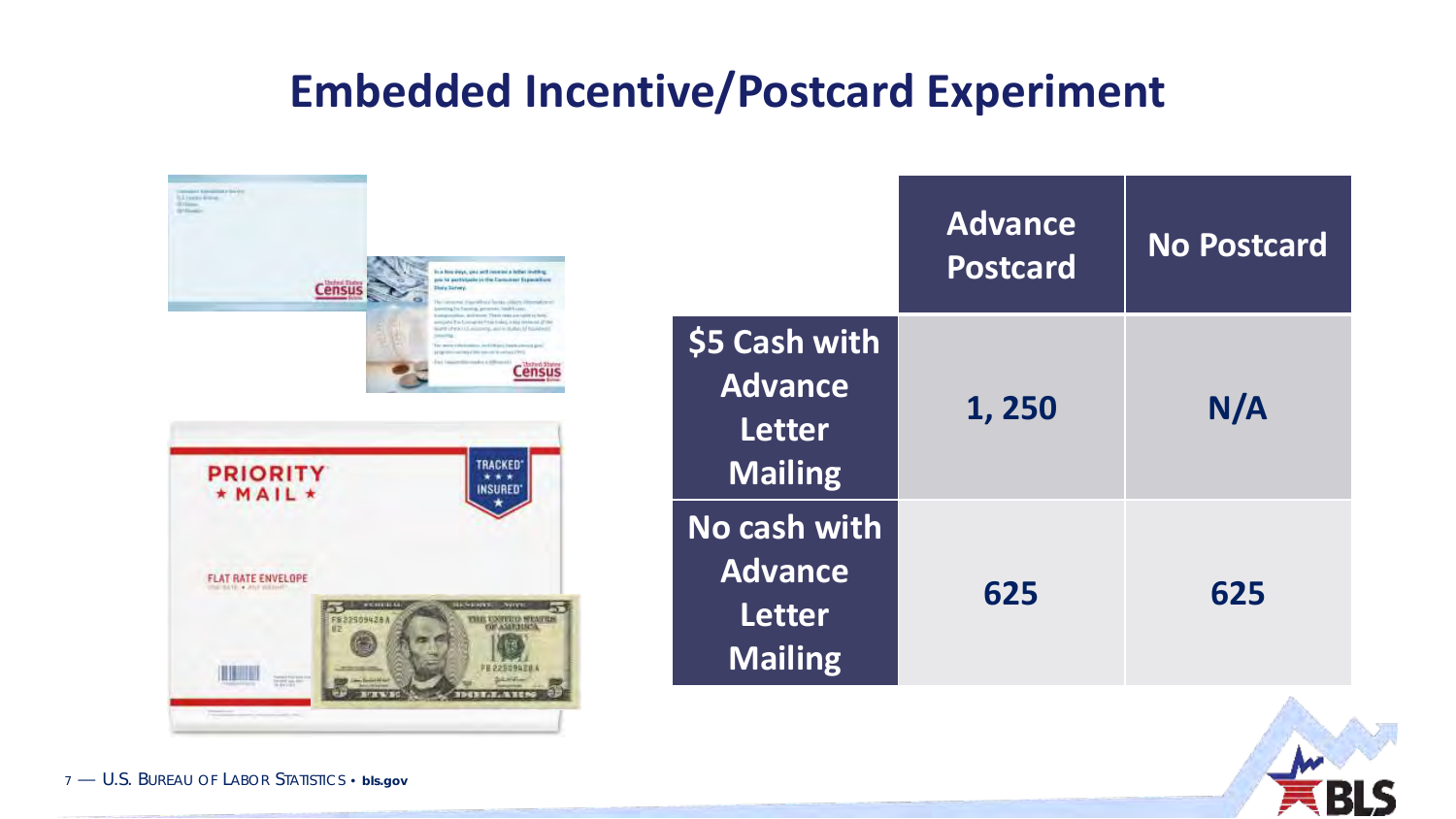### **LSF research topics**

- **Operational Issues**
- **Impact of \$5 incentive**
- **Impact of pre-notification postcard**
- Technical Issues with online diaries
- **Usefulness of respondent materials**
- **Effectiveness of training and** protocols
- **Data quality**
- **Mode differences**



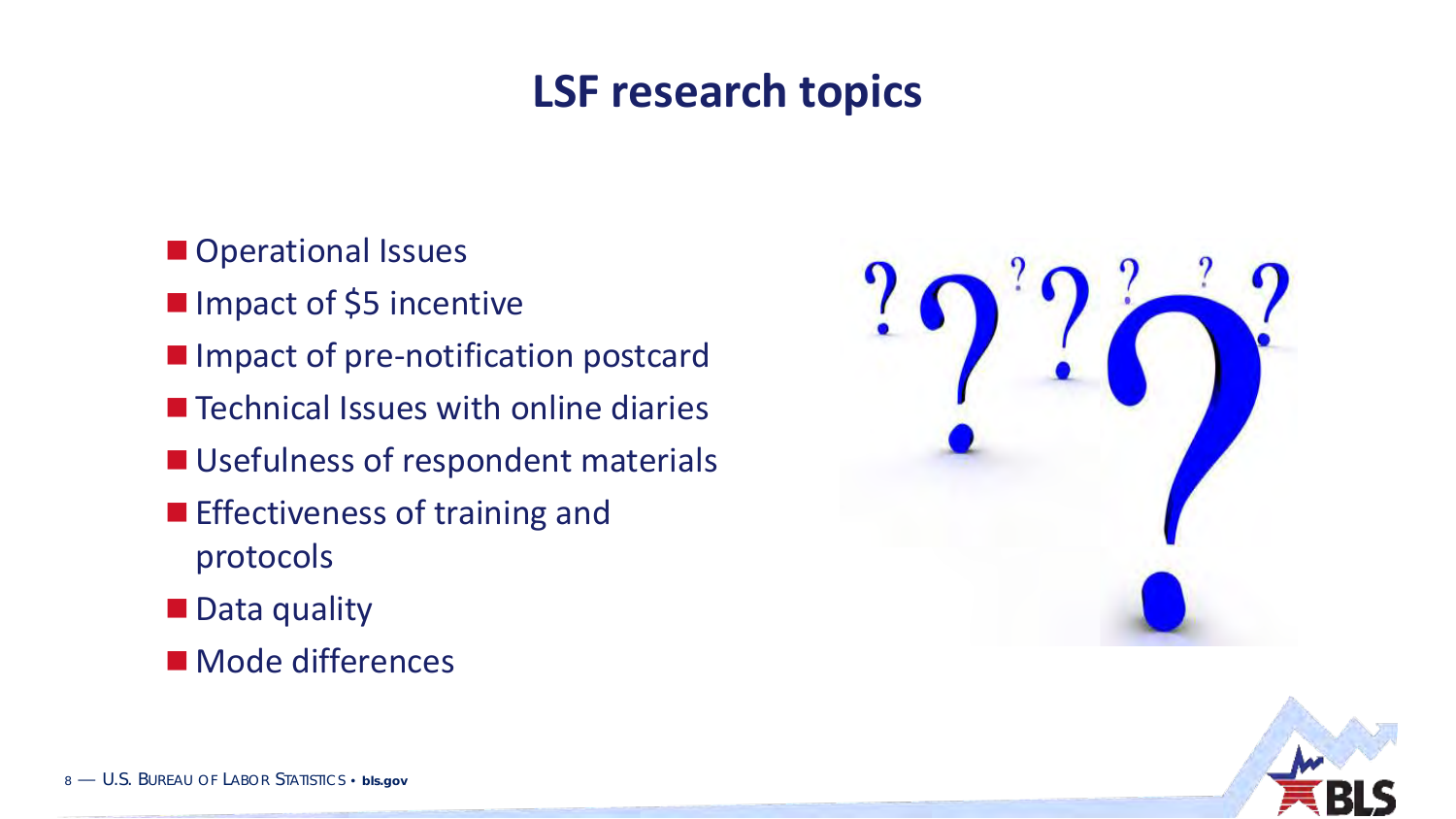### The LSF Online Diary

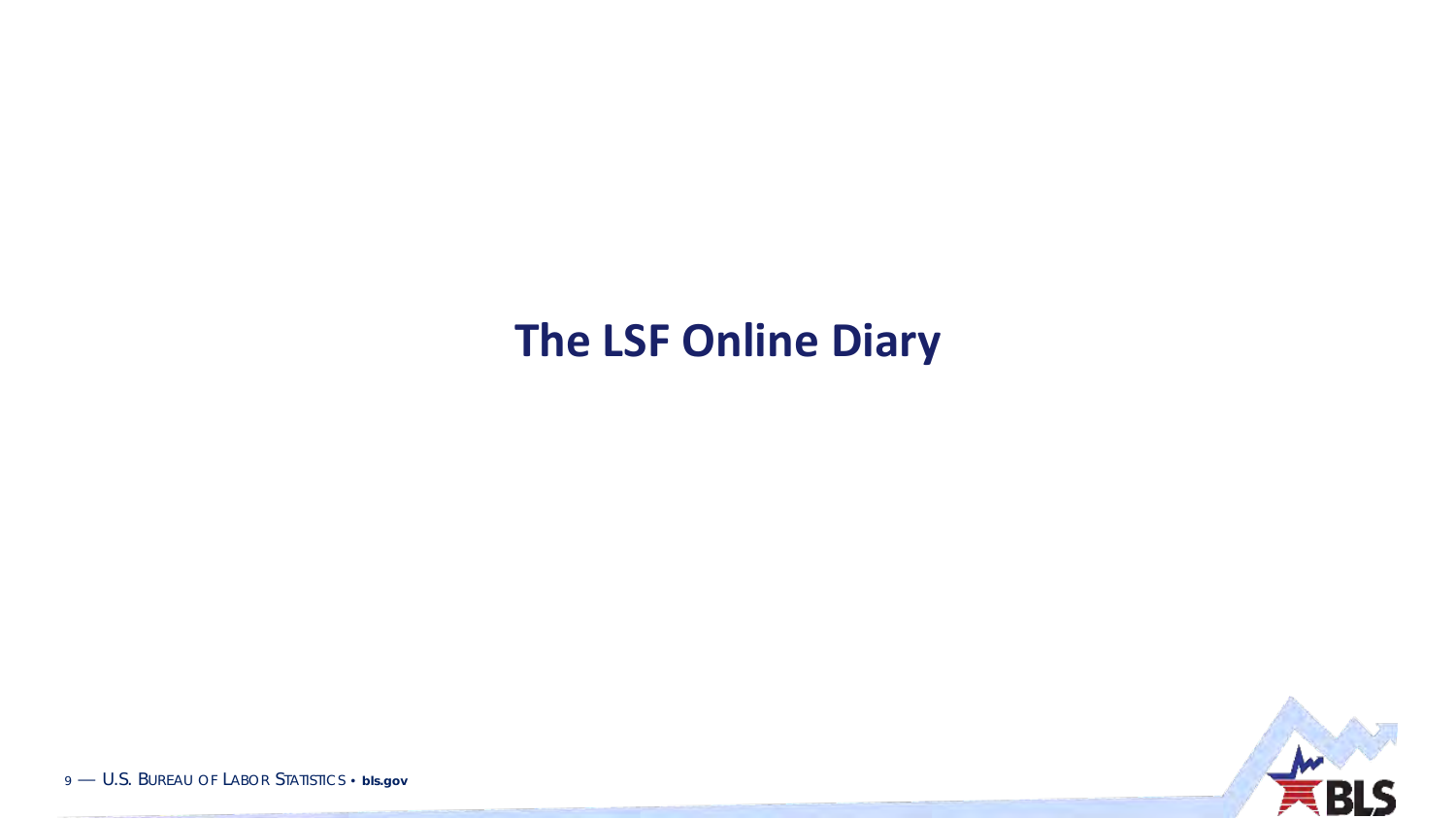### **LSF Online Diary Design**

- **Developed in Centurion (Census'** proprietary software for online surveys)
- Device-optimized based on screen size
	- Desktop/Tablet version
	- Mobile version
- Must be connected to the internet (no data stored on device)



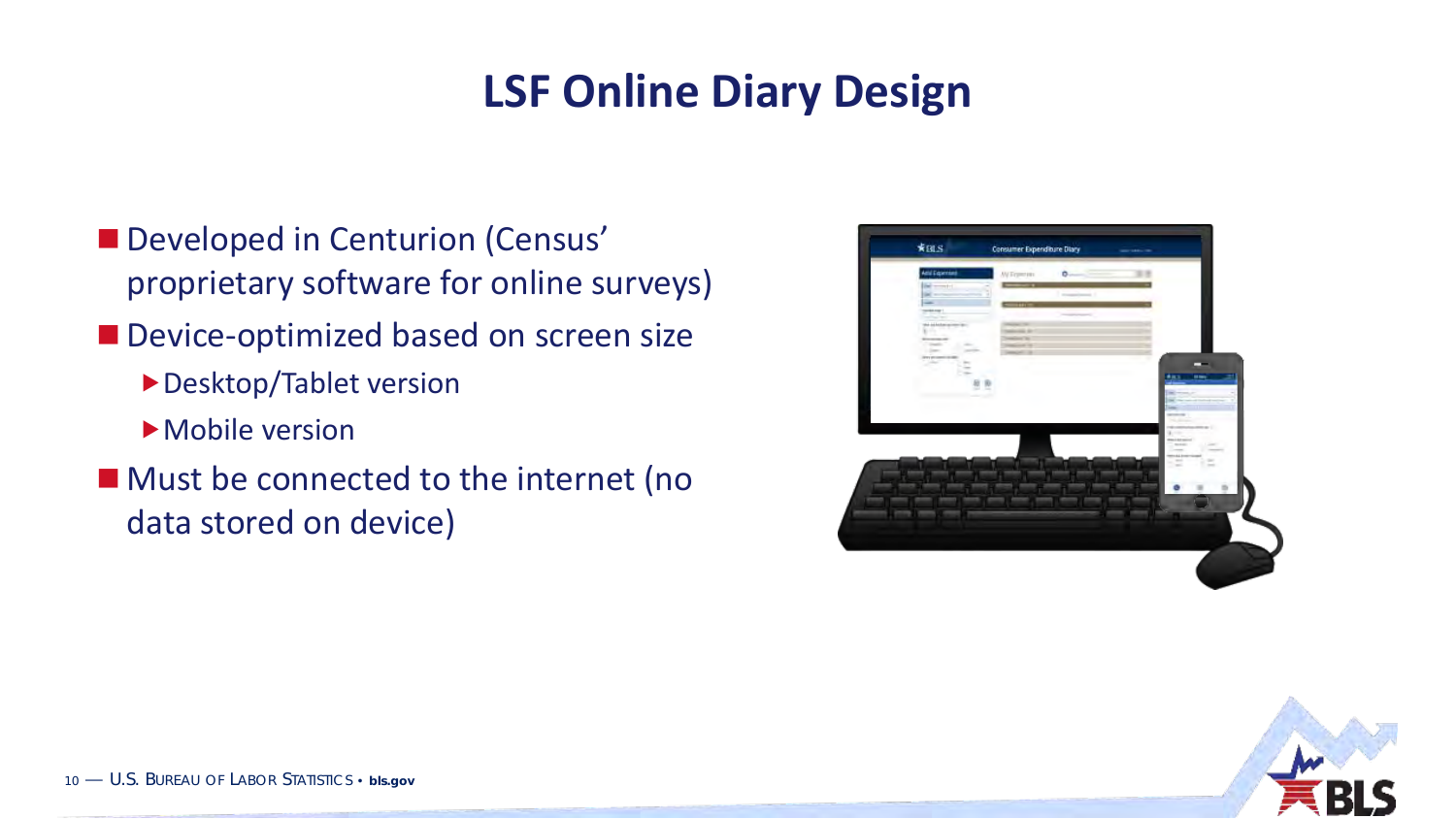### **Login Screen**

| <b>United States</b>                                                                                                                                                                                                                                                                                                                                                                                                                                                                                                                                                                                                                                                                                                                                                                                                                                                                                                                                                                            | <b>Consumer Expenditure Diary</b> |                                                                                           |                 | Contact Us Help |
|-------------------------------------------------------------------------------------------------------------------------------------------------------------------------------------------------------------------------------------------------------------------------------------------------------------------------------------------------------------------------------------------------------------------------------------------------------------------------------------------------------------------------------------------------------------------------------------------------------------------------------------------------------------------------------------------------------------------------------------------------------------------------------------------------------------------------------------------------------------------------------------------------------------------------------------------------------------------------------------------------|-----------------------------------|-------------------------------------------------------------------------------------------|-----------------|-----------------|
|                                                                                                                                                                                                                                                                                                                                                                                                                                                                                                                                                                                                                                                                                                                                                                                                                                                                                                                                                                                                 | <b>United States</b>              | Login<br><b>USCITECTIVE</b><br>Password<br>Fordof your password?<br>Fragot your username? | Log in          |                 |
|                                                                                                                                                                                                                                                                                                                                                                                                                                                                                                                                                                                                                                                                                                                                                                                                                                                                                                                                                                                                 |                                   | U.S. Census Bureau Notice and Consent Warning                                             |                 |                 |
| You are accessing a Unled States Government computer network. Any information you enter into this system is confidential. It may be used by the Census Bureau for<br>statistical purposes and to improve the website. If you want to know more about the use of this system, and how your privacy is protected, yield our onane privacy.<br>webpage at https://www.censor.gov/apos/poirces/brinacy/poi/acy-policy html.<br>Use of this system indicates your consent to collection, monitoring, recording, and use of the information that you provide for any lawful powernment purpose. So that<br>our website remains sale and available for its intended use, helwork traffic is motifored to identify unauthorized attempts to access, upload, change information, or<br>otherwise cause damage to the web service. Use of the government computer network for unauthorized purposes is a violation of Federal law and can be purested.<br>with fines or imprisonment (PUBLIC LAW 99-474). |                                   |                                                                                           |                 |                 |
| <b>Bluddo Statement</b>                                                                                                                                                                                                                                                                                                                                                                                                                                                                                                                                                                                                                                                                                                                                                                                                                                                                                                                                                                         | Accessibility                     | PYTMBETY                                                                                  | <b>Secribly</b> |                 |
| OMB NIL 10006-20000<br>Approvat Expires' loutotocock                                                                                                                                                                                                                                                                                                                                                                                                                                                                                                                                                                                                                                                                                                                                                                                                                                                                                                                                            |                                   |                                                                                           |                 |                 |

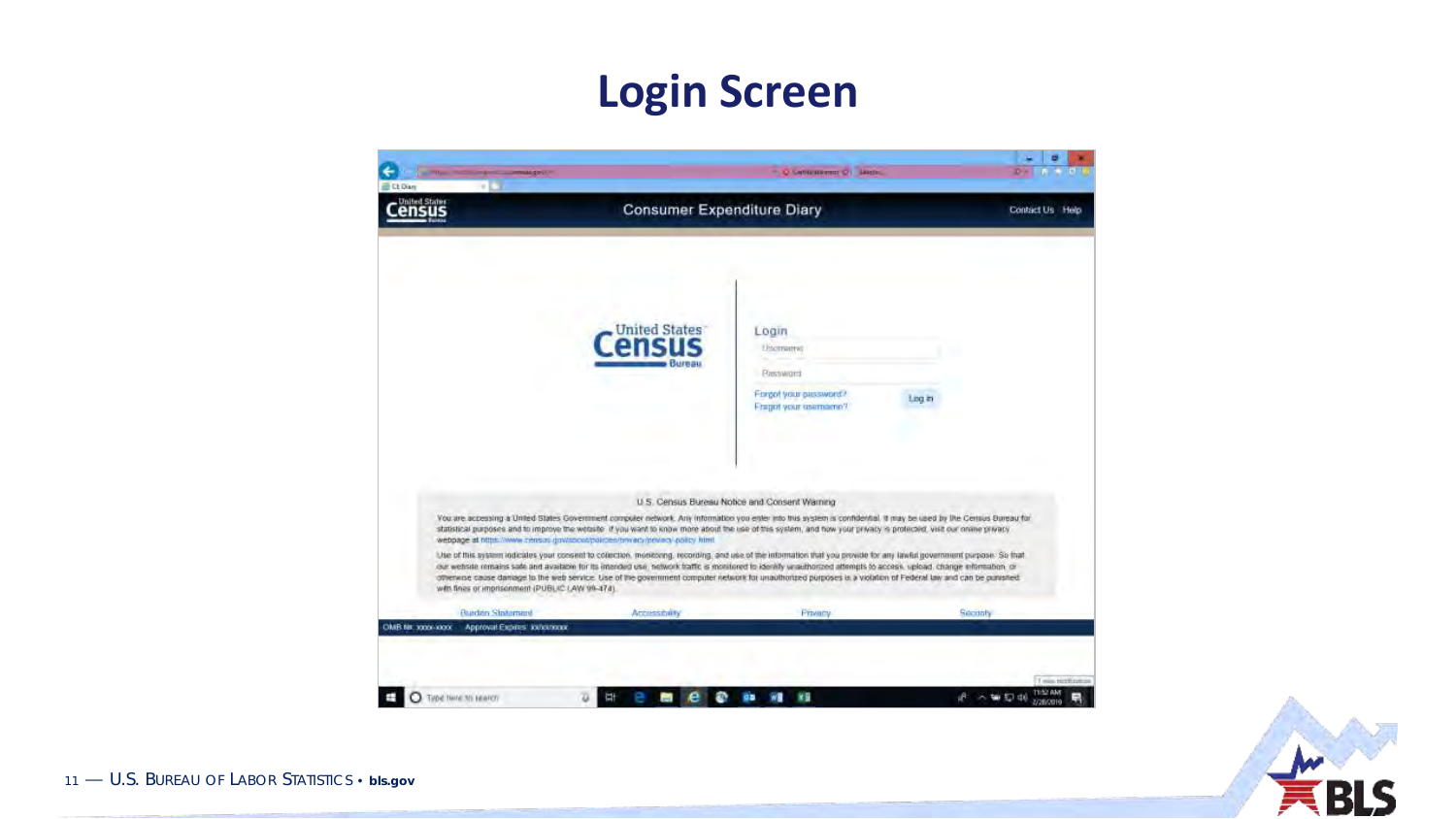### **Help and changing the password/username**





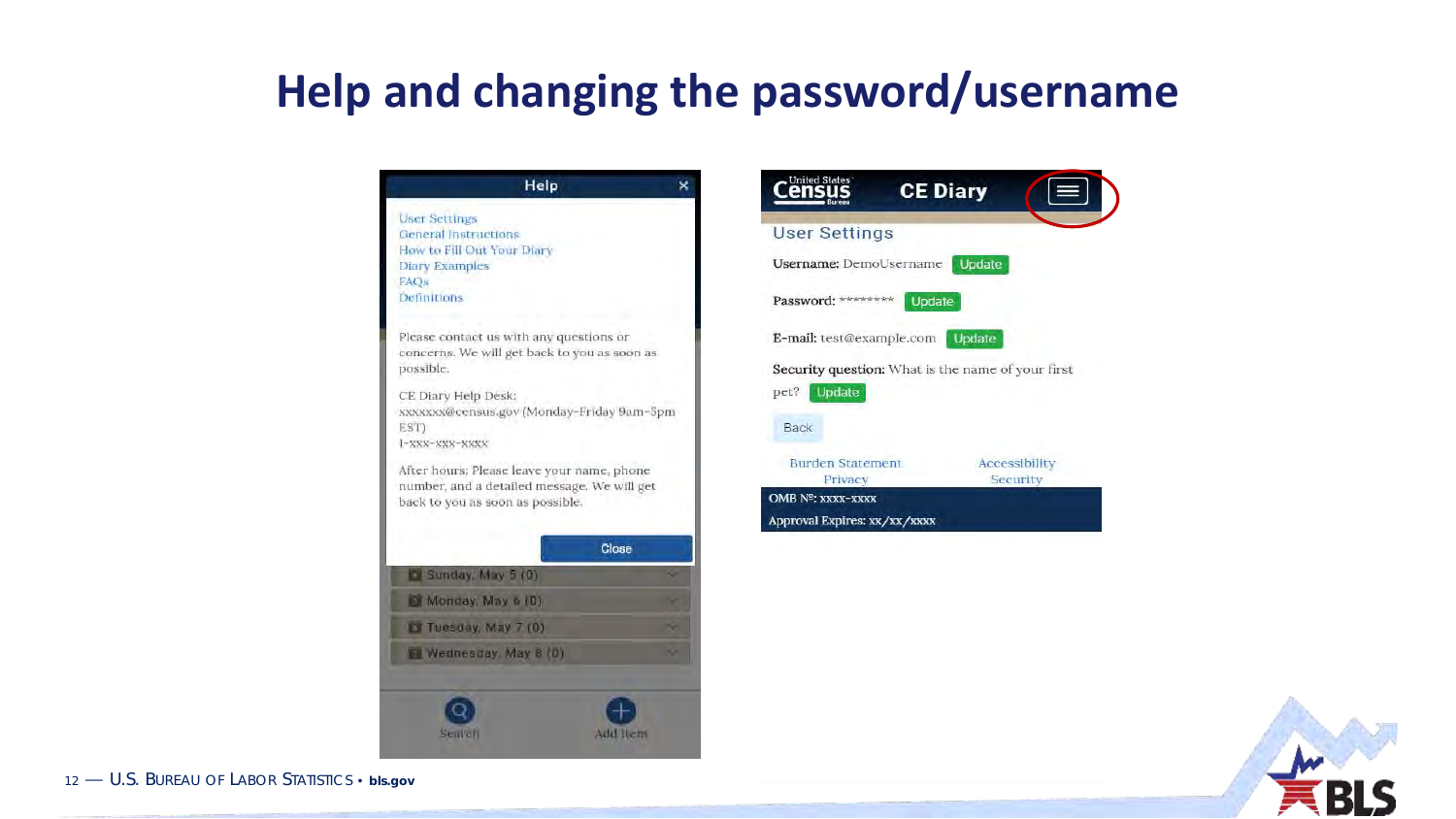### **Desktop Expense Entry**



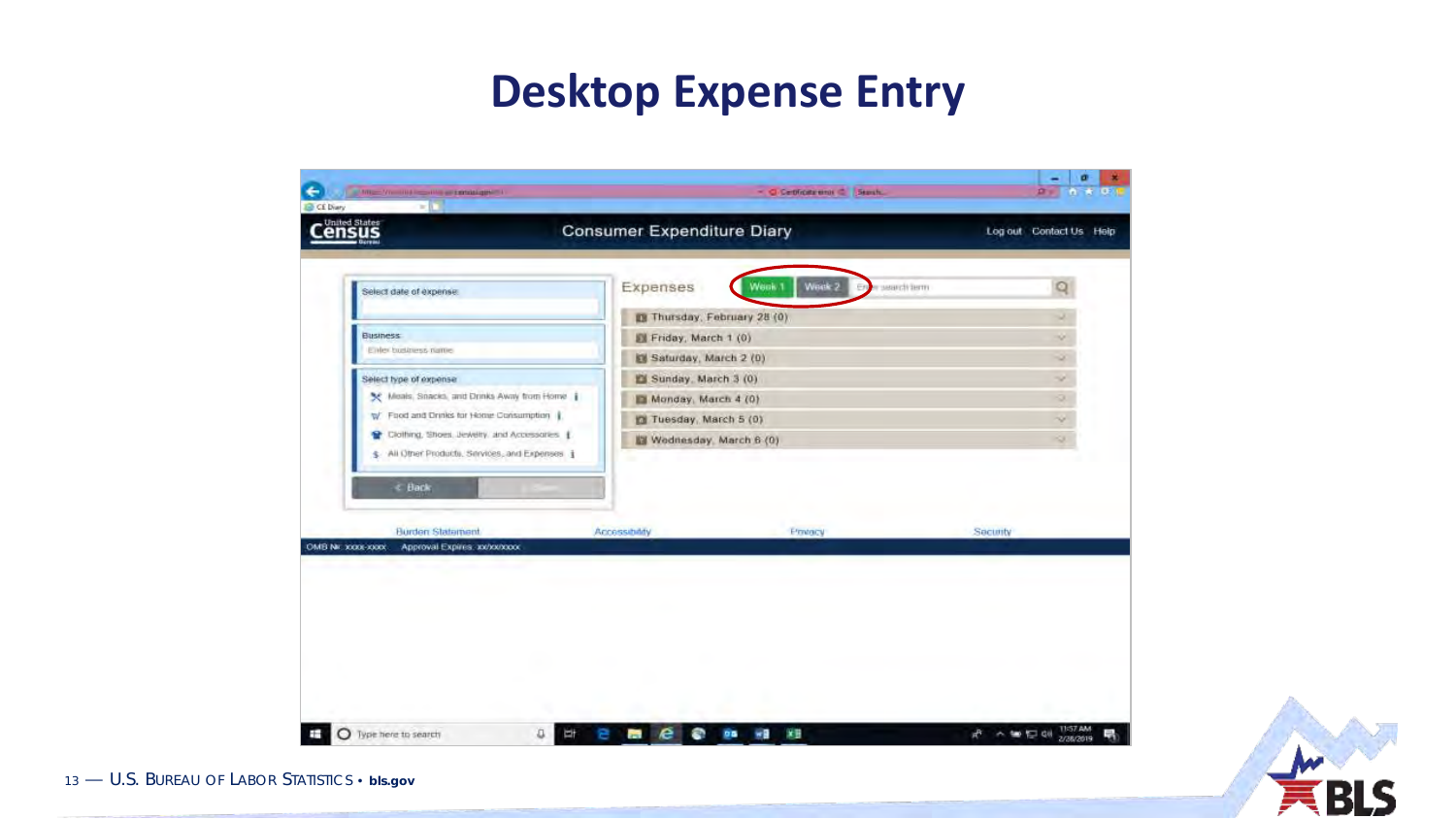### **Mobile expense entry**





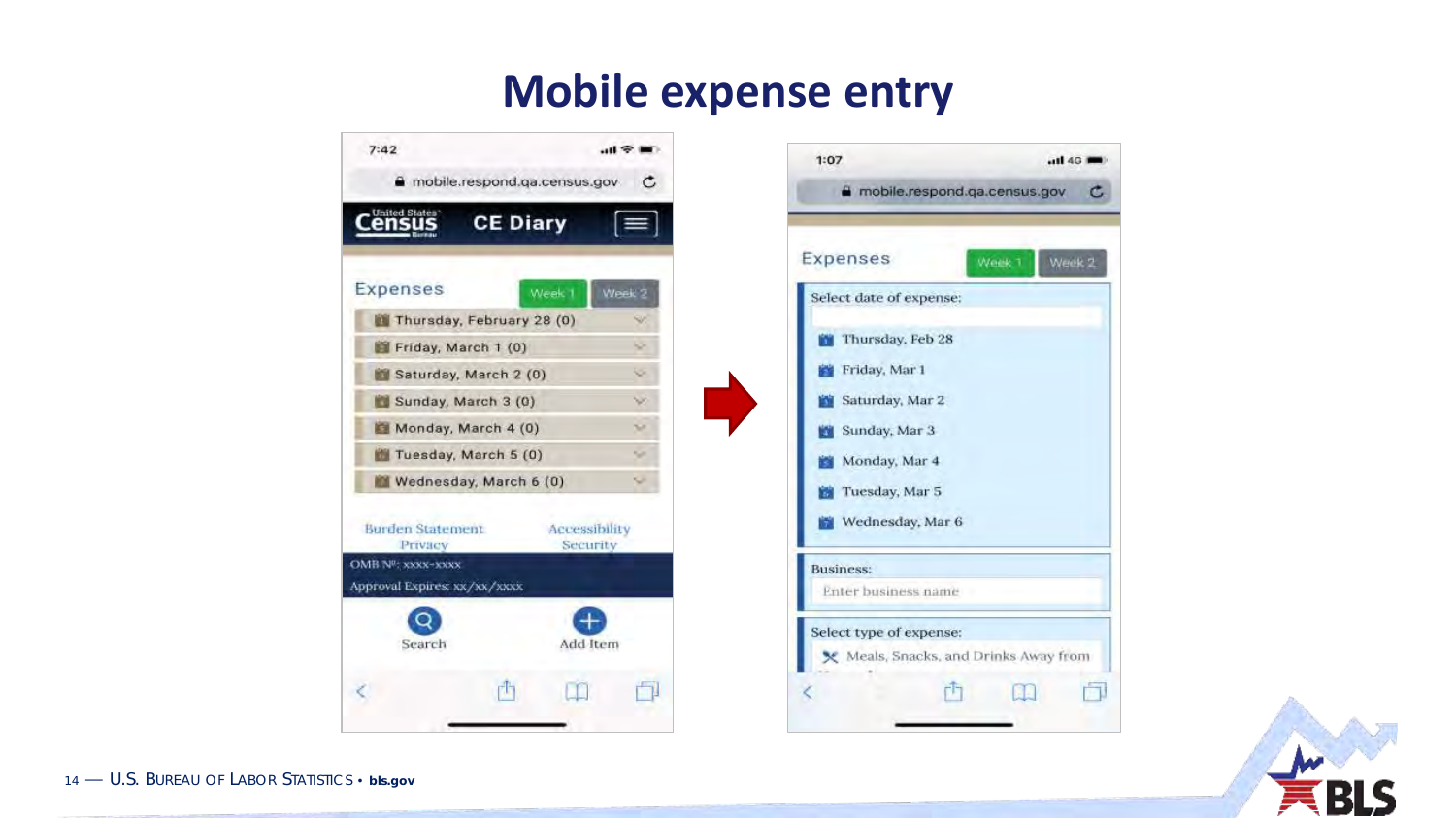### **Expense categories**





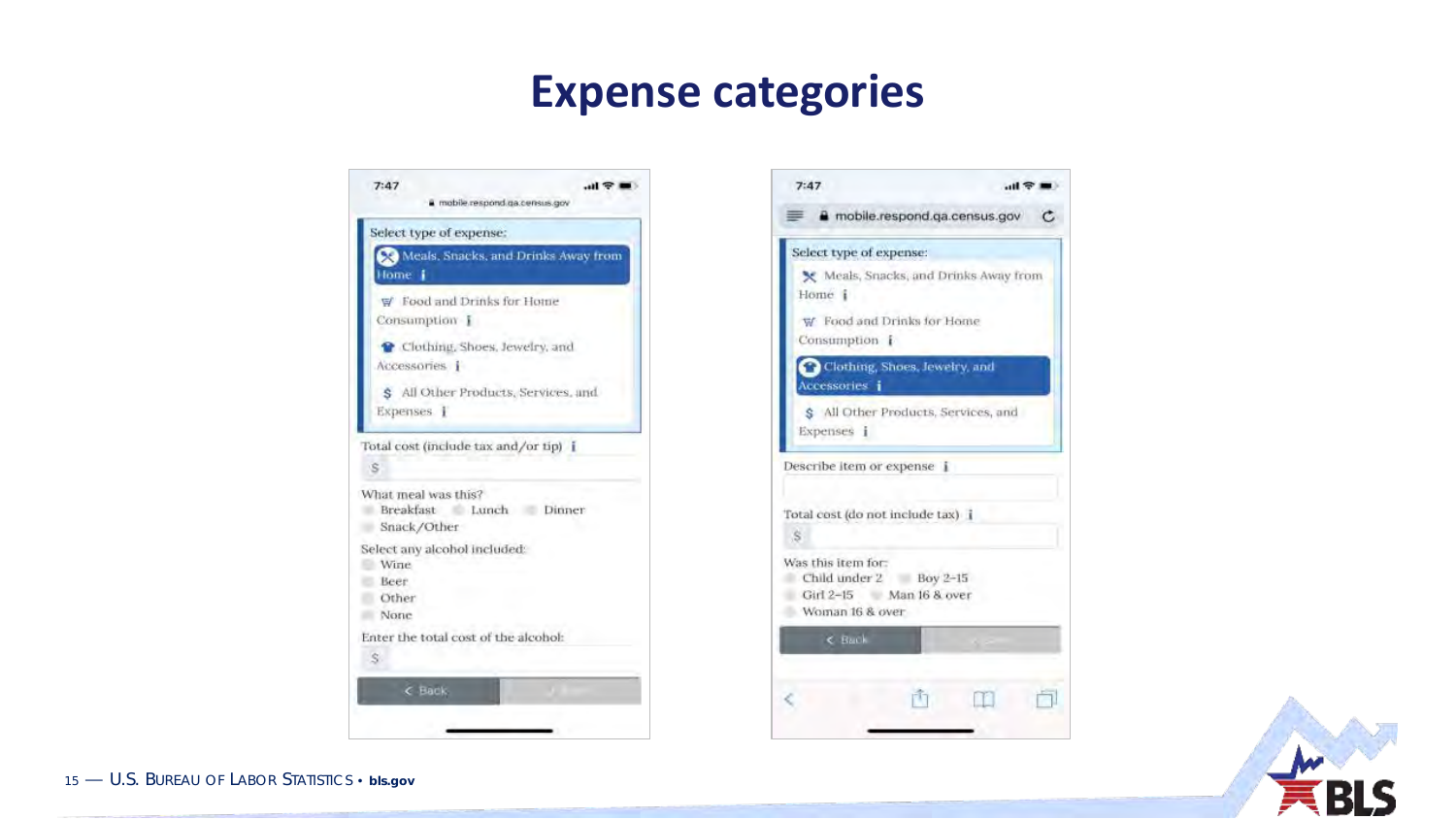### **Expense entry**

| Select date of expense:                                                                        | Week 2<br>Expenses<br>Week 1<br>Enter search term. | Q                       |
|------------------------------------------------------------------------------------------------|----------------------------------------------------|-------------------------|
|                                                                                                | Saturday, June 1 (5)                               | Λ                       |
| <b>Business:</b><br>Enter business hame                                                        | Socks                                              | $\vec{E}$<br>\$14,00    |
|                                                                                                | <b>C</b> Dress Shirt                               | \$31,00<br>$\mathbb{R}$ |
| Select type of expense:                                                                        | Wegetable Soup (2 cans)                            | \$5.70<br>$\mathbb{R}$  |
| X Meals, Snacks, and Drinks Away from Home 1                                                   | W Milk                                             | S3.75 同 <i>@</i>        |
| Food and Drinks for Home Consumption                                                           | Shampoo.<br>Š.                                     | S2.94 显                 |
| Clothing, Shoes, Jewelry, and Accessories  <br>\$ All Other Products, Services, and Expenses i | Sunday, June 2 (2)                                 | ۸                       |
|                                                                                                | Tupperware<br>Ŝ.                                   | \$4.50 亩 ♪              |
| < Back                                                                                         | S Hamburger (1.5 lbs)                              | \$7.95 亩 A              |
|                                                                                                | Monday, June 3 (0)                                 | v                       |
|                                                                                                | Tuesday, June 4 (0)                                | W                       |
|                                                                                                | Wednesday, June 5 (0)                              | w                       |
|                                                                                                | Thursday, June 6 (0)                               | ν                       |
|                                                                                                | Friday, June 7 (0)                                 | ×                       |

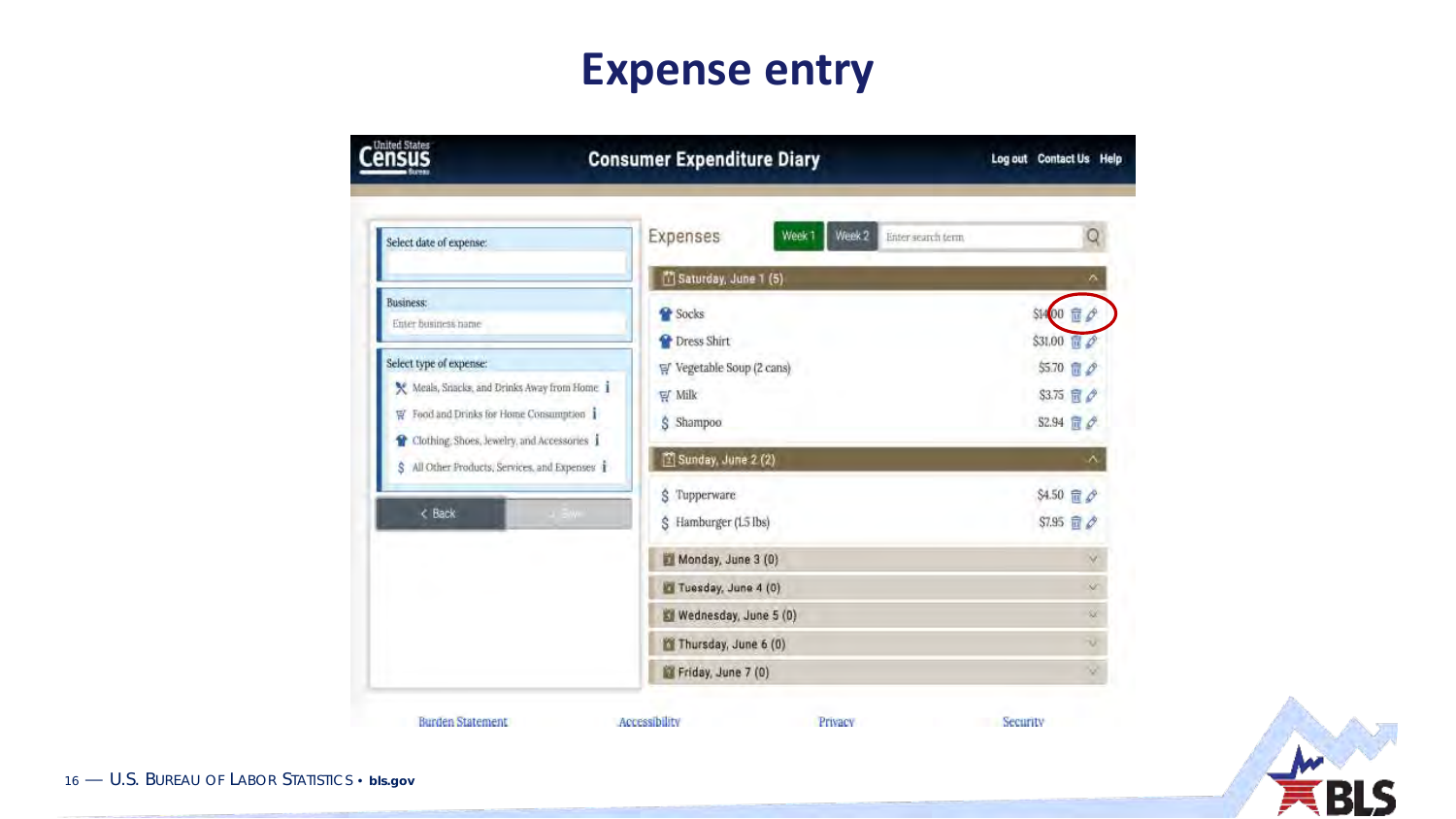### **Entering an expense**

| United States<br>ens                         | <b>Consumer Expenditure Diary</b>                             | Log out Contact Us Help |
|----------------------------------------------|---------------------------------------------------------------|-------------------------|
| Select date of expense:                      | Week 2<br>Expenses<br>Week <sub>1</sub><br>Eister search term | Q                       |
| Saturday, Aub 1                              | Saturday, June 1 (1)                                          | v                       |
| Sunday, Jun 2                                | Sunday, June 2 (0)                                            | v.                      |
|                                              | Monday, June 3 (0)                                            | ×.                      |
| Monday, Jun 3                                | Tuesday, June 4 (0)                                           | $\sim$                  |
| Tuesday, Jun 4                               | Wednesday, June 5 (0)                                         | u                       |
| Wednesday, Jun 5                             | I'll Thursday, June 6 (0)                                     | $\sim$                  |
| Thursday, Jun 6                              | E Friday, June 7 (0)                                          | ×                       |
| Friday, Jun 7                                |                                                               |                         |
| <b>Buniness:</b>                             |                                                               |                         |
| Enter husiness name                          |                                                               |                         |
| Select type of expense:                      |                                                               |                         |
| X Meals, Snacks, and Drinks Away from Home 1 | Select Date                                                   |                         |
| Food and Drinks for Home Consumption<br>W    |                                                               |                         |
| Clothing, Shoes, Jewelry, and Accessories    |                                                               |                         |
| All Other Products, Services, and Expenies   |                                                               |                         |

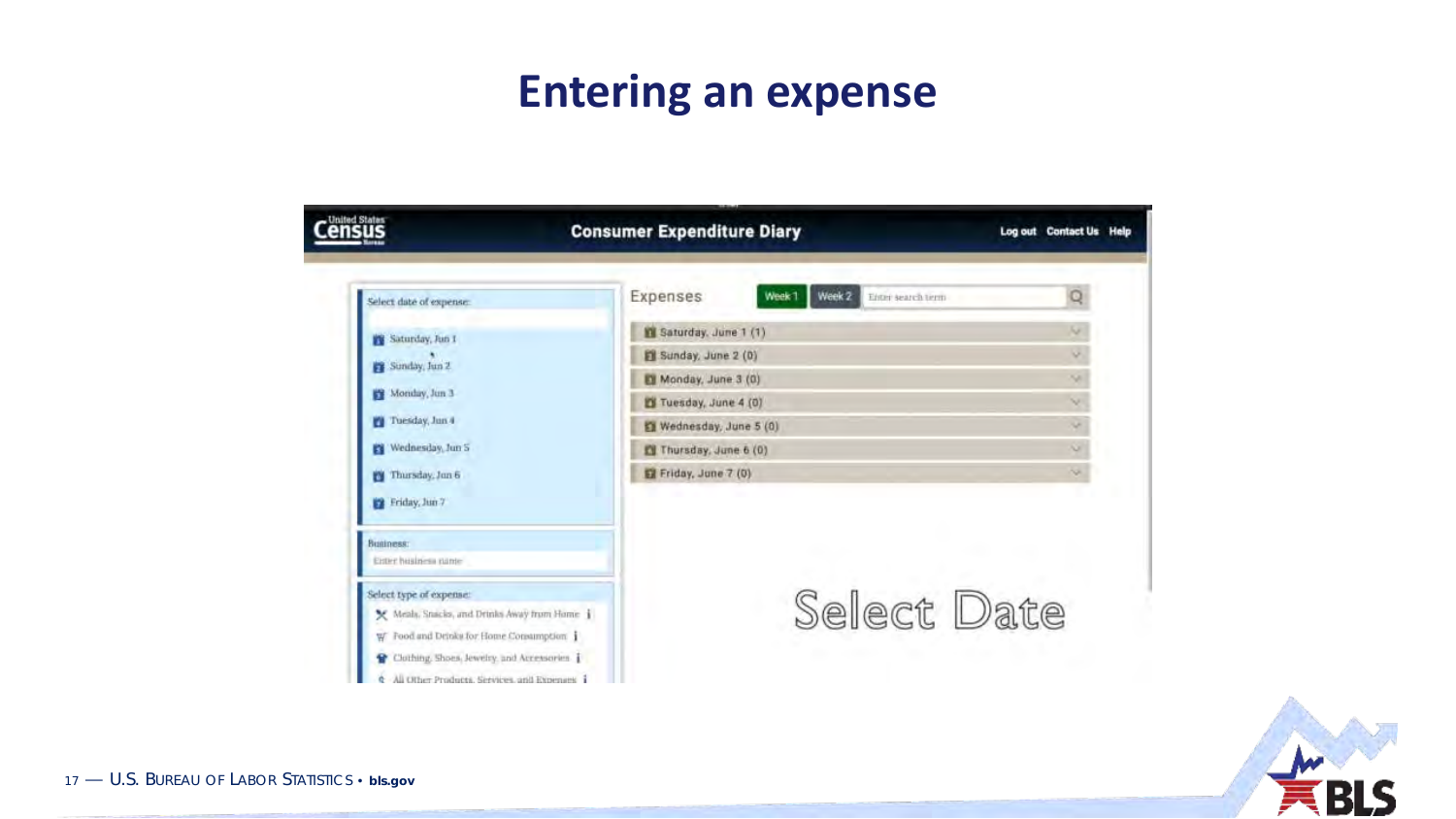### **Preliminary Results**

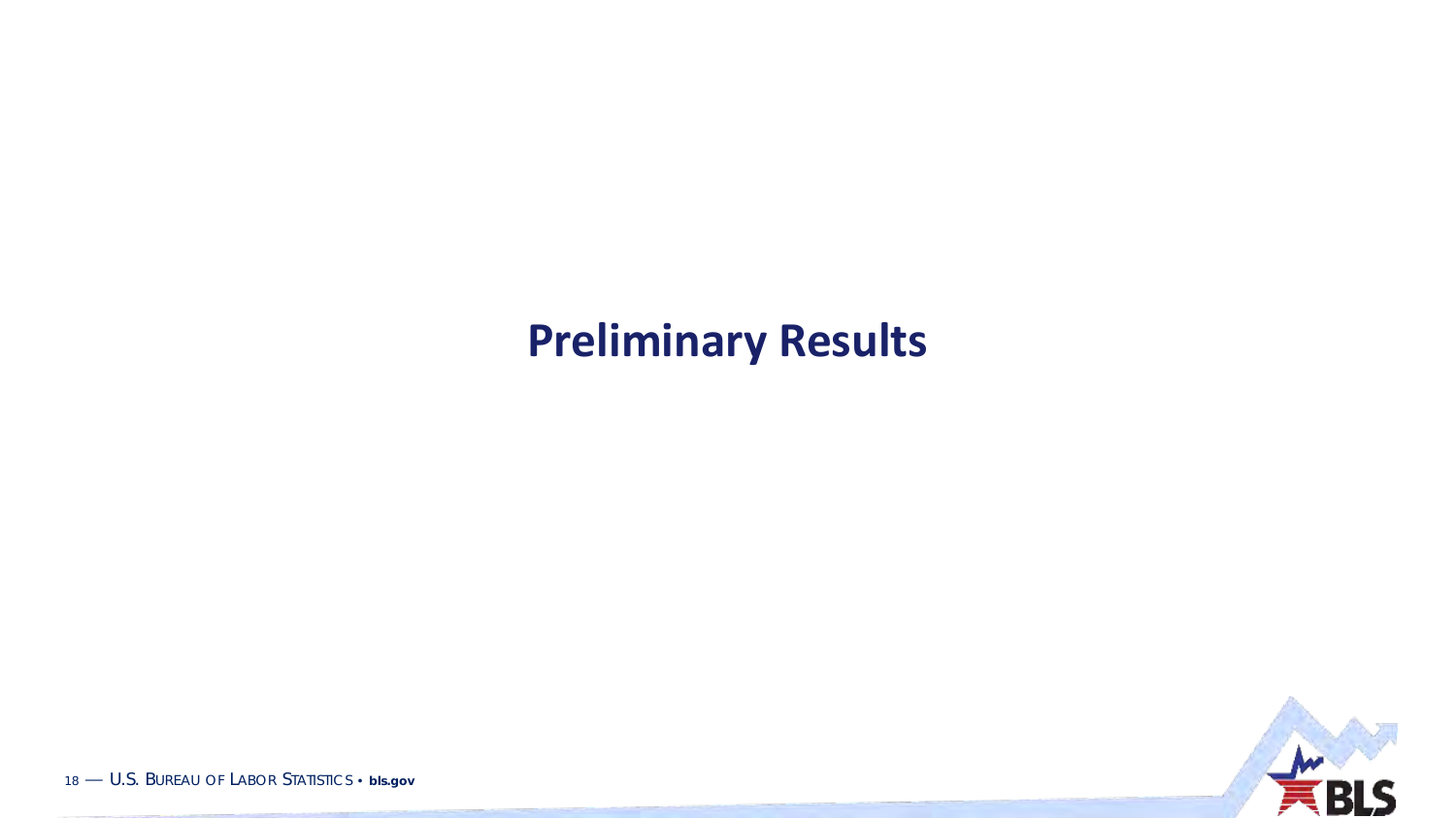### **A note on COVID-19 interruptions**

■ In mid-March, the Census Bureau stopped personal visits and the National Processing Center for Census was temporarily closed

**LSF** Impact:

- New field procedures went into place in March, and all diaries were placed and/or picked up by phone
- The Census National Processing Center closed so we have not yet received the last three months of data.

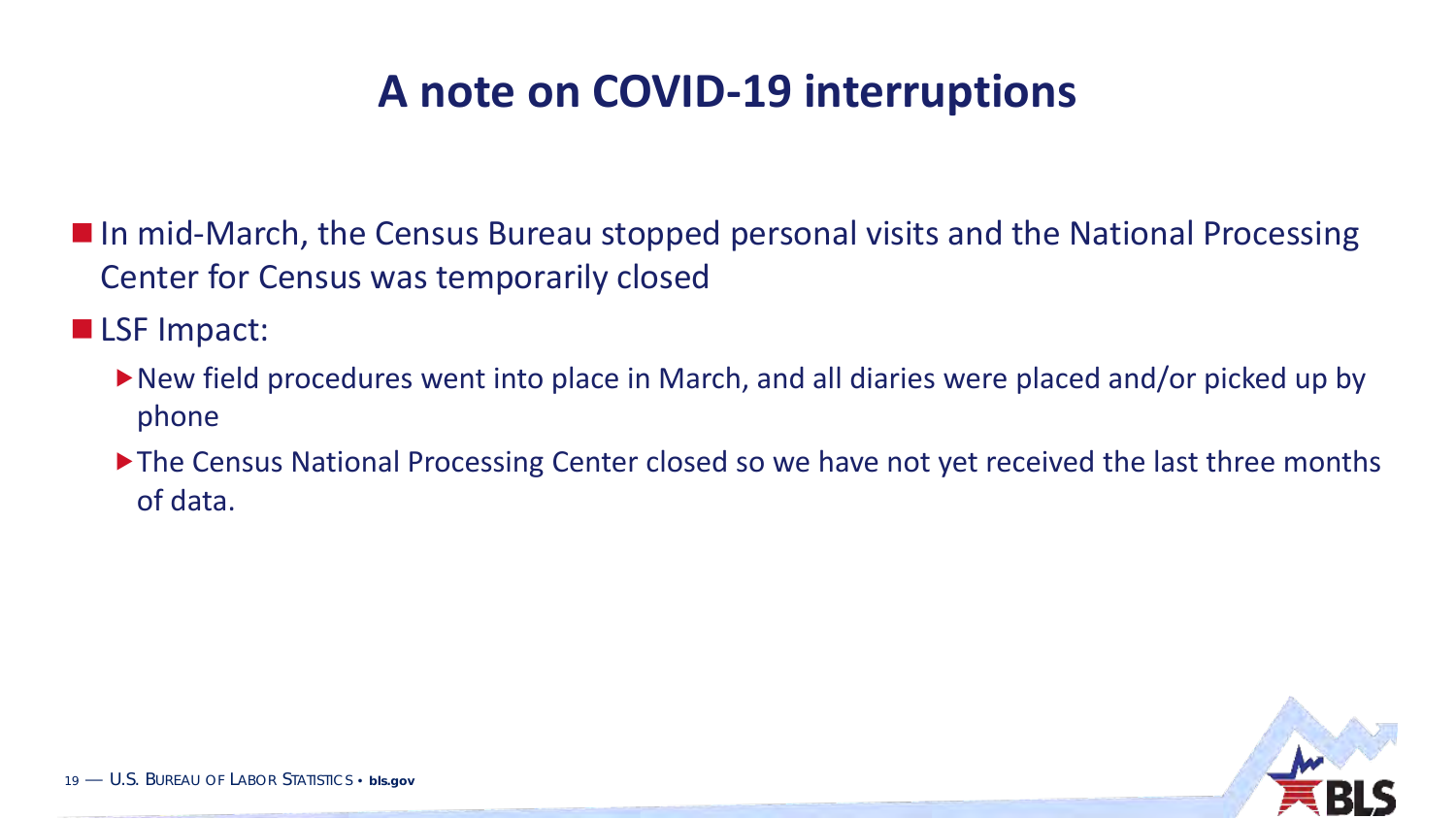### **Preliminary Results (October – December)**

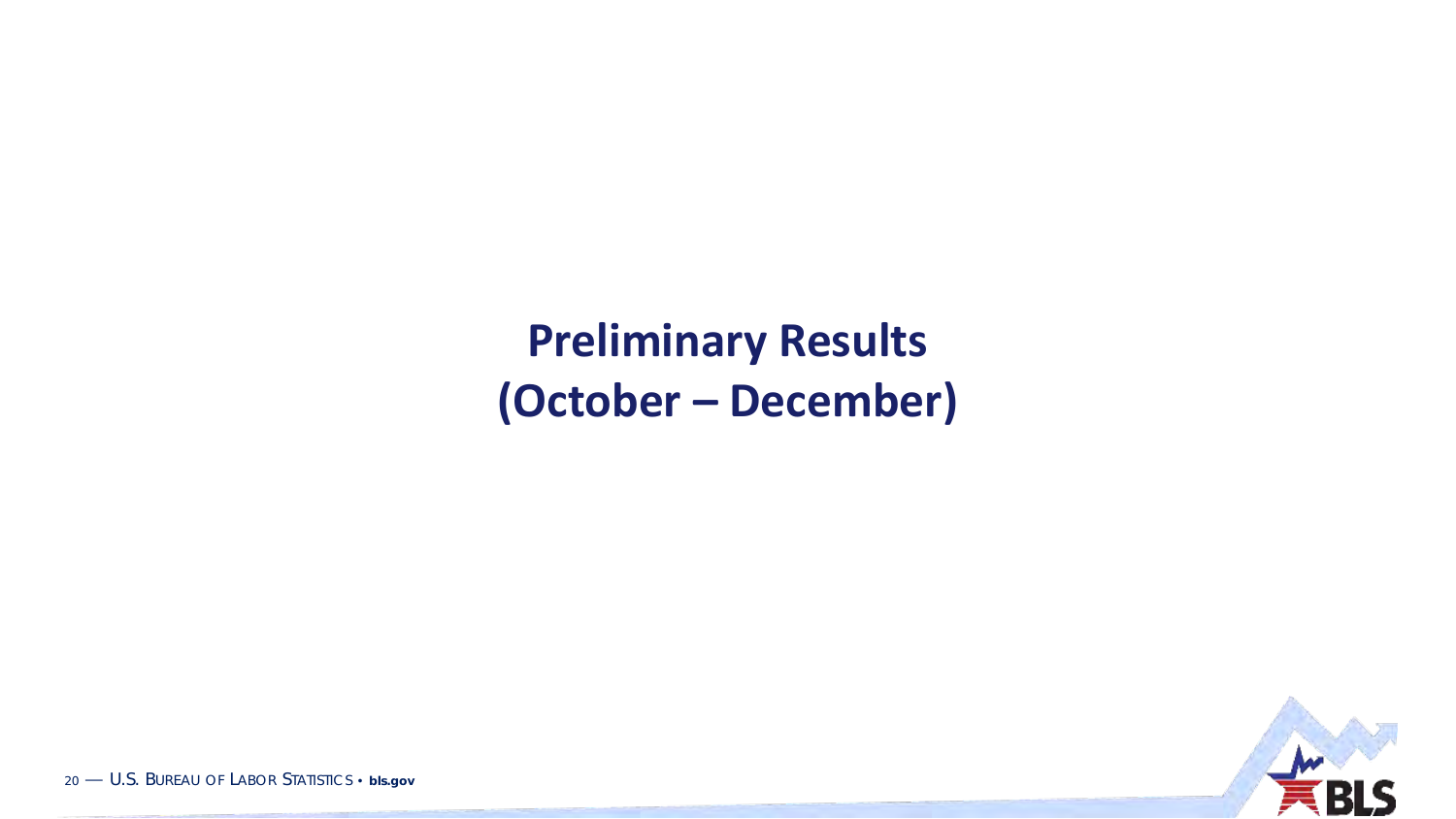# Participation

- Response rates
- **Incentives**
- Pre-notification Postcard

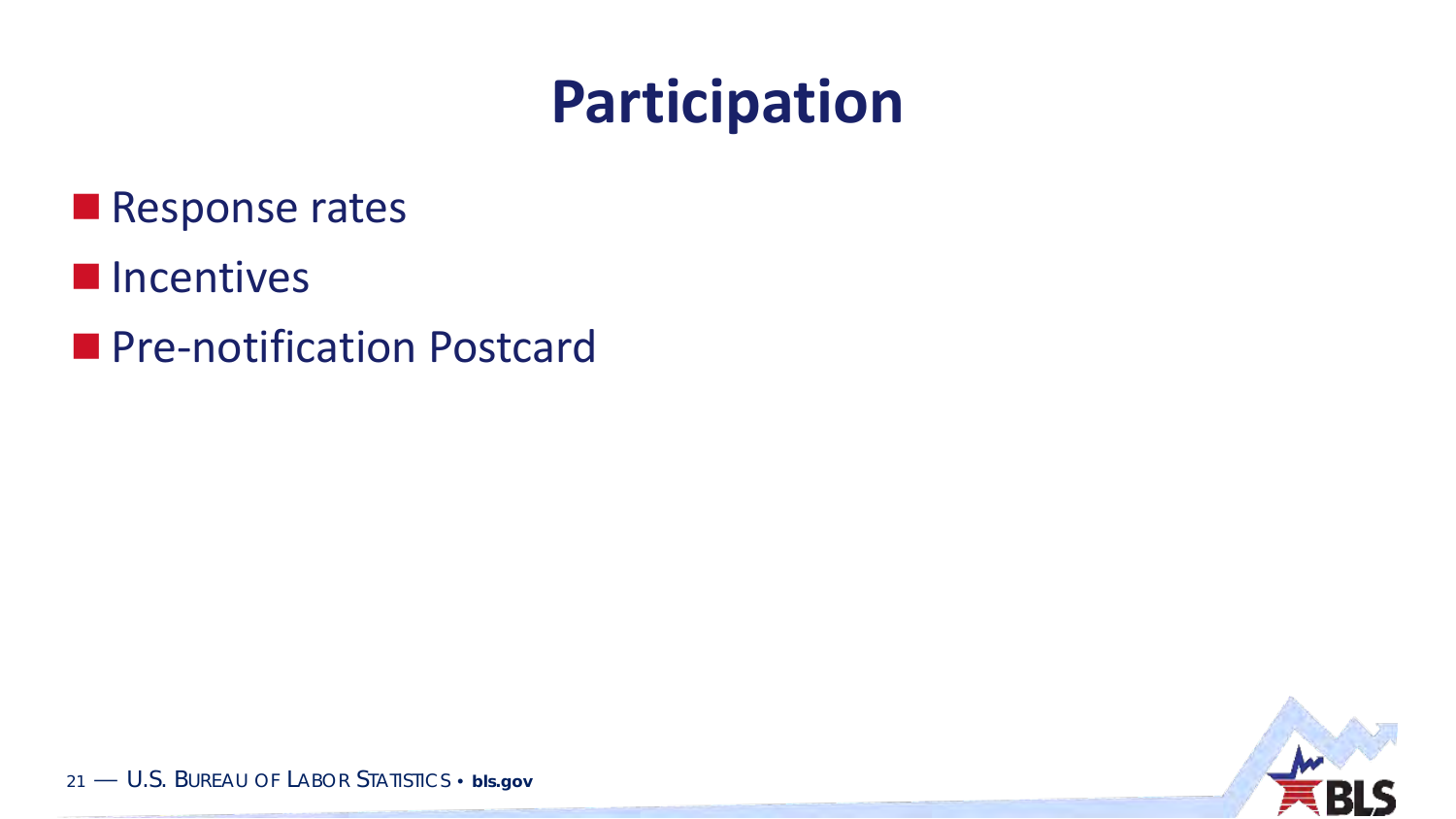# **Overall Response**

|                                      | <b>Percent of LSF Eligible</b><br>$(n$ -eligible = $1,062$ ) | <b>Percent of CE Production</b><br>Diary Eligible 2018 q4<br>$(n$ -eligible =5,072) |
|--------------------------------------|--------------------------------------------------------------|-------------------------------------------------------------------------------------|
| <b>Complete Cases</b>                | 47.2 %                                                       | 51.5 %                                                                              |
| <b>Non-interview</b><br>(Noncontact) | 10.4 %                                                       | 7.3%                                                                                |
| <b>Non-interview (Refused)</b>       | 27.9 %                                                       | 27.9%                                                                               |
| <b>Non-interview</b><br>$(Other*)$   | 14.6 %                                                       | 13.3 %                                                                              |

\* For production, "non-interview (other)" includes reclassification, where an edit check results in reclassifying a completed interview into a nonresponse diaries. This step has not been completed for LSF data.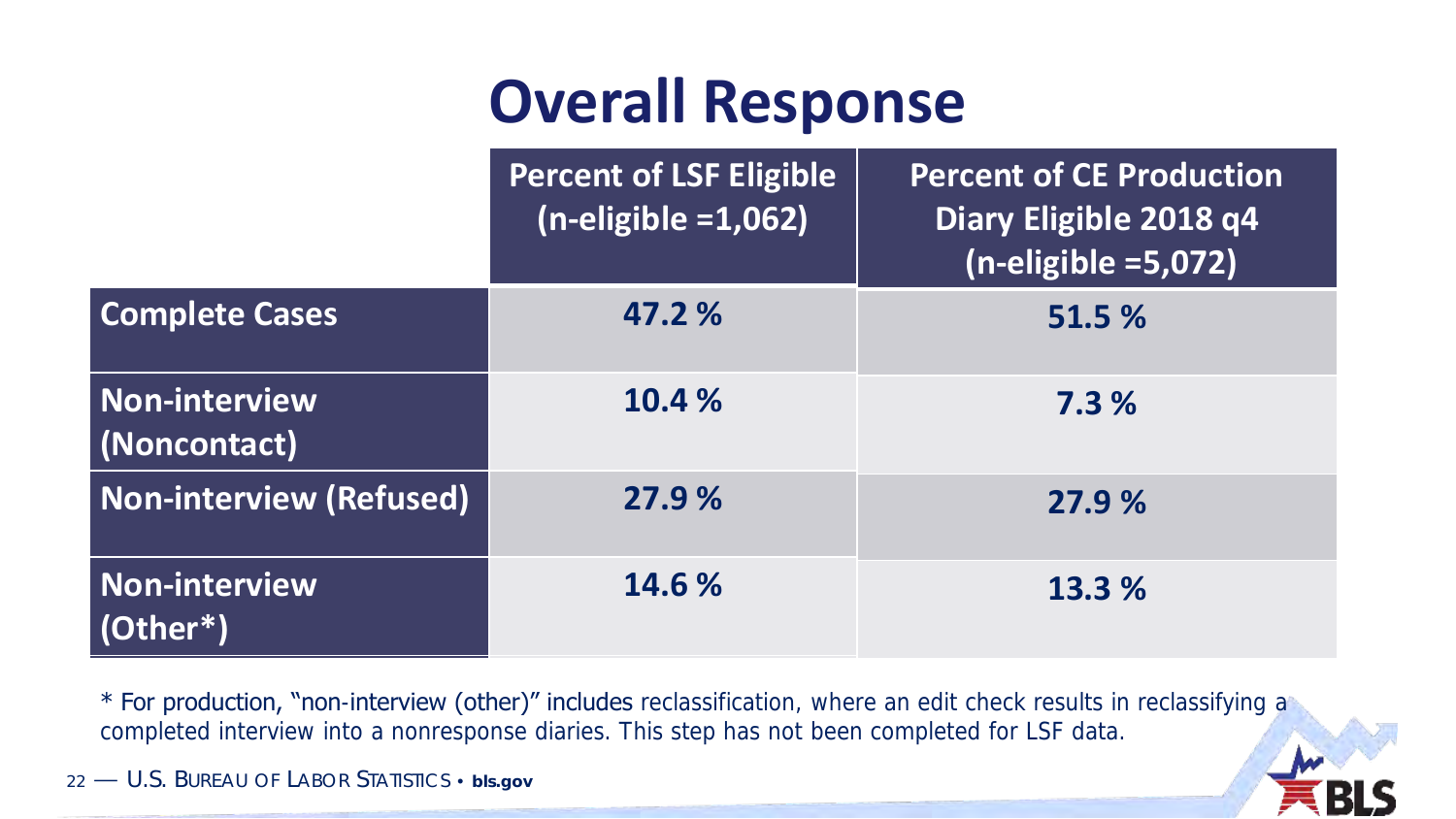# **Embedded Incentive/Postcard Experiment**

| The off Lancescape Sea<br>LLissa Dave<br>(51 Edgewy)<br><b>STRAKE</b> |                   |                                                                                                                                                                                                                                                                                                                                                                                                                                                                                                                                                                                         |
|-----------------------------------------------------------------------|-------------------|-----------------------------------------------------------------------------------------------------------------------------------------------------------------------------------------------------------------------------------------------------------------------------------------------------------------------------------------------------------------------------------------------------------------------------------------------------------------------------------------------------------------------------------------------------------------------------------------|
|                                                                       | census            | from how stays, you will income a belief investing.<br>gow to pertribute in the Cantalier Superations<br>Disty Survey.<br>He Limited HamPhill Artis (Night Homelond)<br>Lorentog Inchestra, princess in high cent.<br>Instrumention, decisioned Times ranks are said to belo.<br>pressured the functuated in this include is adopted and of the<br>Band of esk U.S.Addonny, and is clube; for holidated.<br>Detecting<br>be were relationser, and imperimental goal.<br>programma and pre-security and prices.<br>East inspection make a different in<br><b>Thrived States</b><br>ensus |
| <b>PRIORITY</b><br>$*$ MAIL $*$                                       |                   | <b>TRACKED</b> *<br><b>INSURED</b>                                                                                                                                                                                                                                                                                                                                                                                                                                                                                                                                                      |
| <b>FLAT RATE ENVELOPE</b><br>The SAND CAN START                       | PERMIT            | <b>BACH SOUTHS</b><br><b>TVH VVI</b>                                                                                                                                                                                                                                                                                                                                                                                                                                                                                                                                                    |
| <b>College</b>                                                        | FS22559428 A<br>Œ | <b>THE UNITED STATES</b><br><b>CONSUMERING</b><br>FE 22509428 4<br><b>SALINGUILE</b><br><b>SPEET EAGLE SERE</b>                                                                                                                                                                                                                                                                                                                                                                                                                                                                         |

|                                                                    | <b>Advance</b><br><b>Postcard</b> | <b>No Postcard</b> |
|--------------------------------------------------------------------|-----------------------------------|--------------------|
| \$5 Cash with<br><b>Advance</b><br><b>Letter</b><br><b>Mailing</b> | 1,250                             | N/A                |
| No cash with<br><b>Advance</b><br><b>Letter</b><br><b>Mailing</b>  | 625                               | 625                |

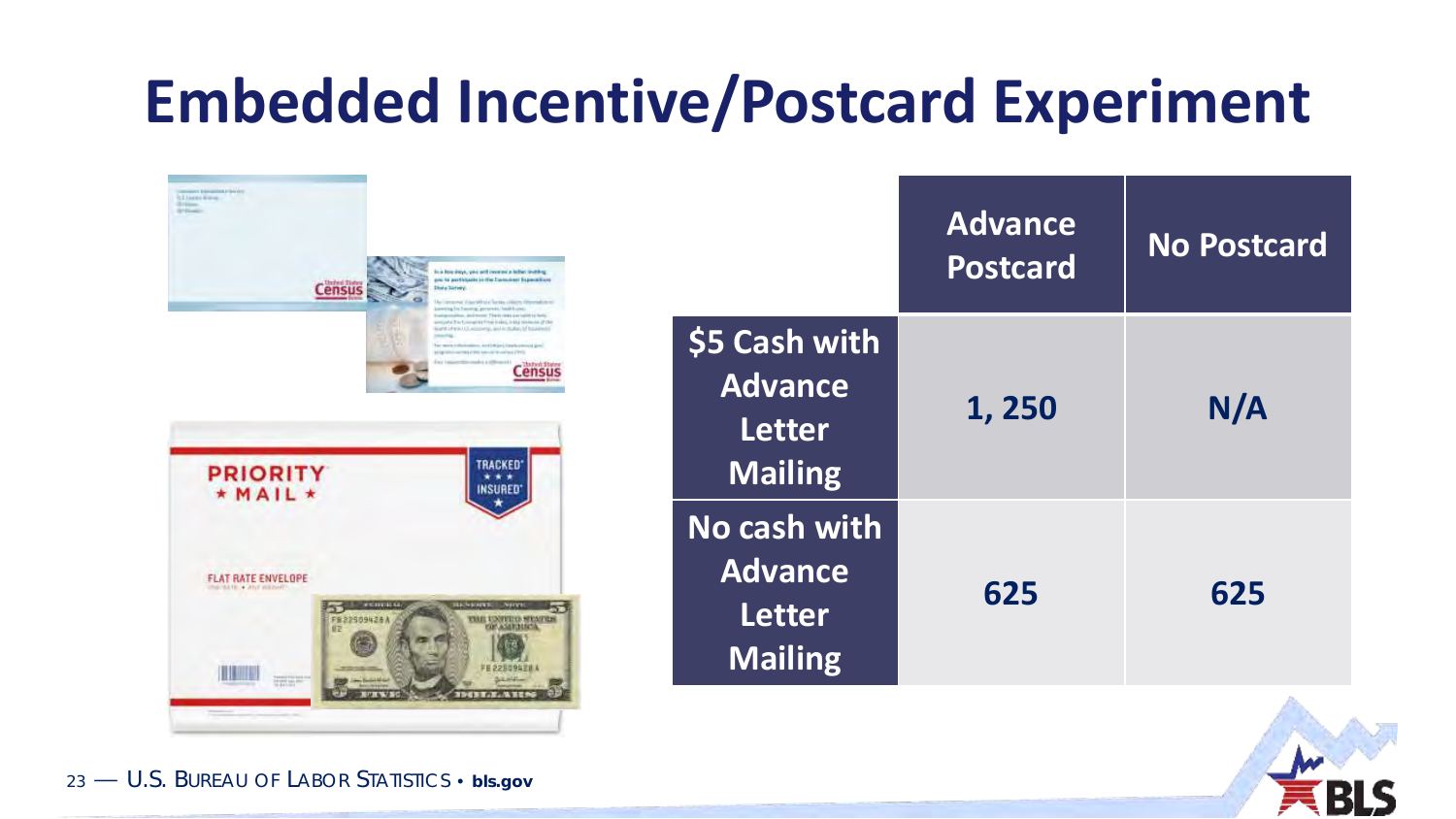### **Response Rates**

|                                                          | <b>Advance</b><br><b>Postcard</b> | <b>No Postcard</b>   |
|----------------------------------------------------------|-----------------------------------|----------------------|
| \$5 Cash with<br><b>Advance Letter</b><br><b>Mailing</b> | 47.9 %<br>$(n=251)$               | N/A                  |
| No cash with<br><b>Advance Letter</b><br><b>Mailing</b>  | 49.6 %<br>$(n = 132)$             | 42.9%<br>$(n = 115)$ |



**n represents the number of complete cases**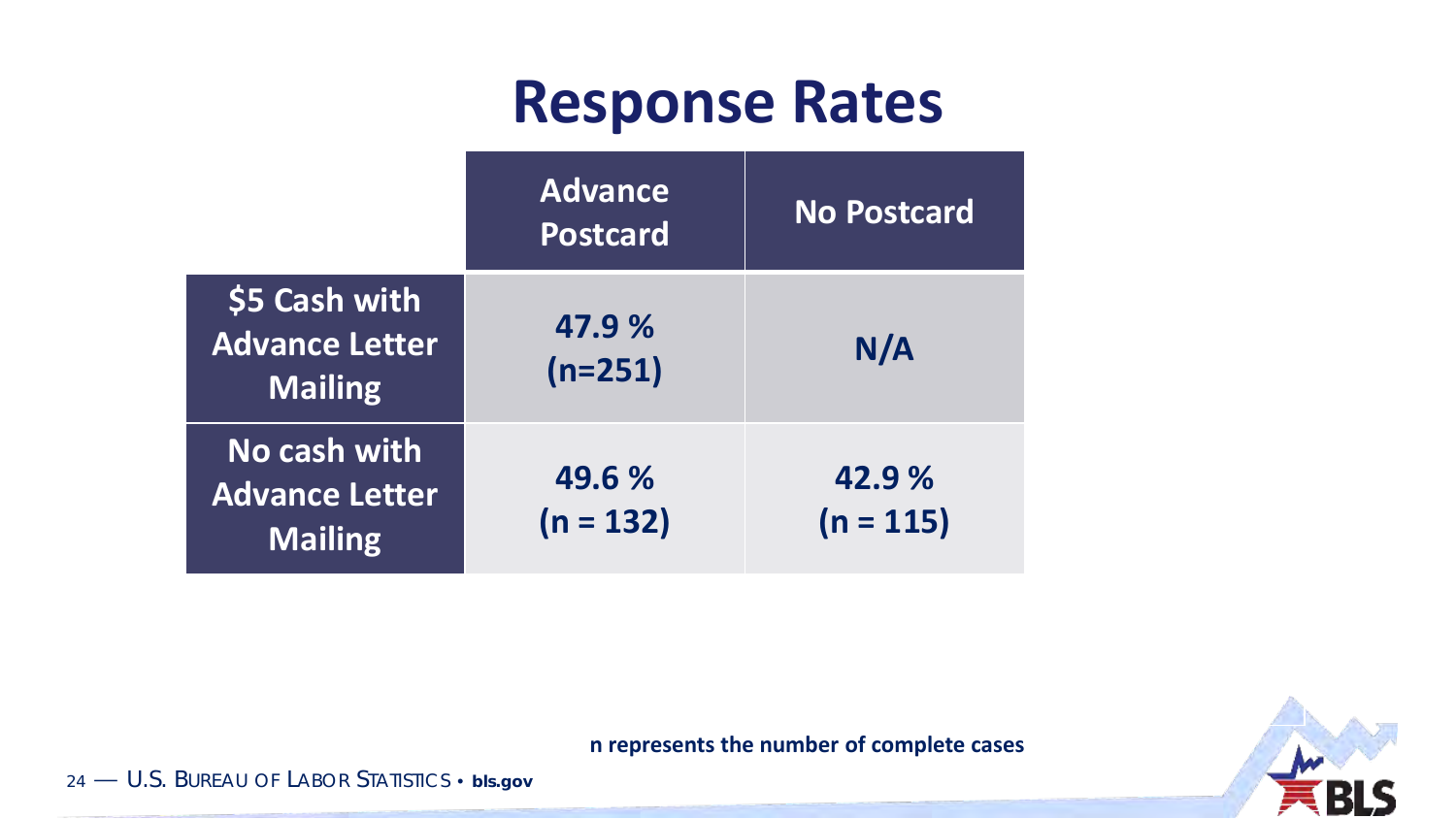### **Response Rates**

|                                                          | <b>Advance</b><br><b>Postcard</b> | <b>No Postcard</b>   |                     |
|----------------------------------------------------------|-----------------------------------|----------------------|---------------------|
| \$5 Cash with<br><b>Advance Letter</b><br><b>Mailing</b> | 47.9%<br>$(n=251)$                | N/A                  | 47.9 %<br>$(n=251)$ |
| No cash with<br><b>Advance Letter</b><br><b>Mailing</b>  | 49.6 %<br>$(n = 132)$             | 42.9%<br>$(n = 115)$ | 46.3 %<br>$(n=247)$ |



#### **n represents the number of complete cases**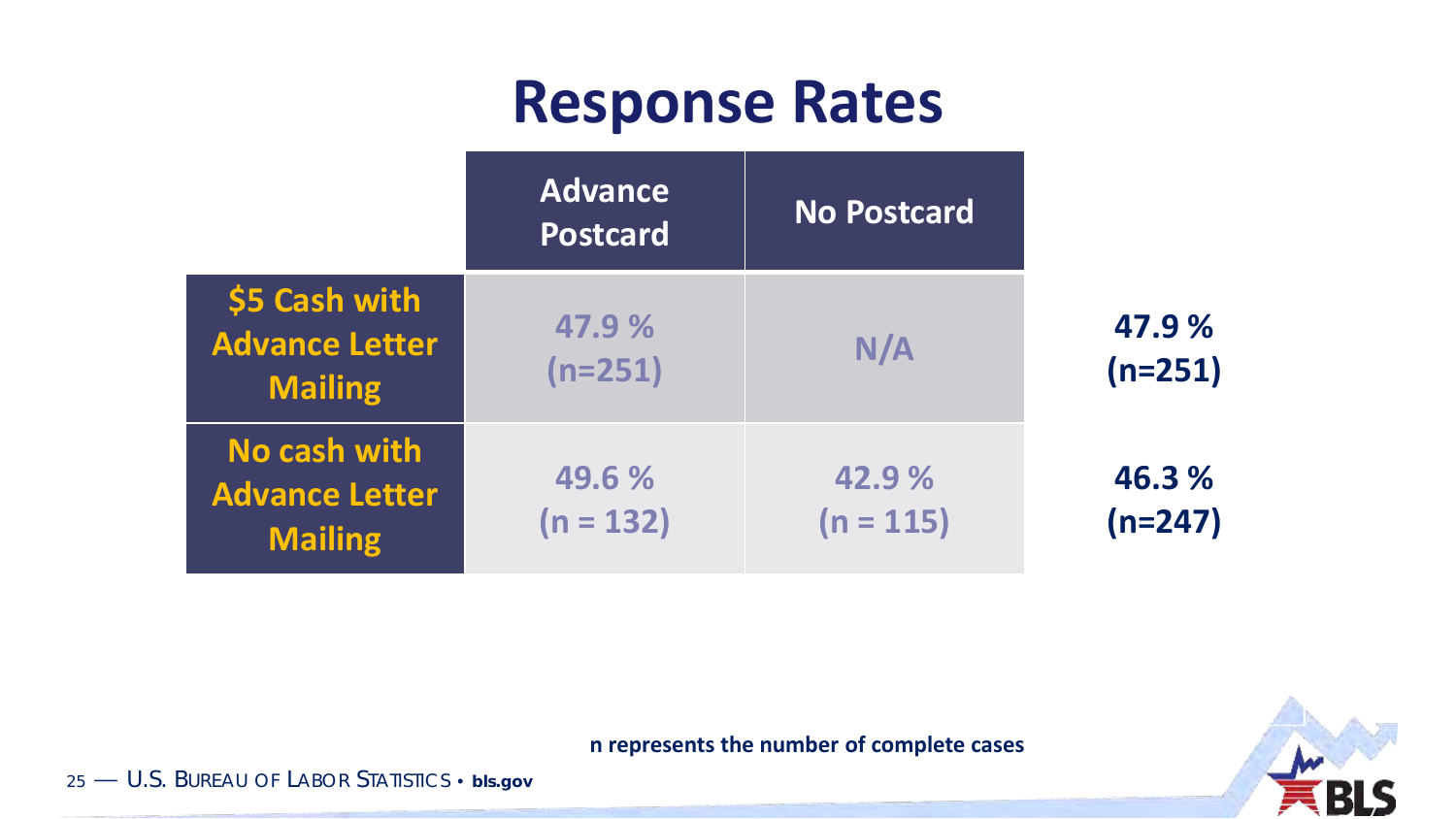### **Response Rates**

|                                                          | <b>Advance</b><br><b>Postcard</b> | <b>No Postcard</b>   |
|----------------------------------------------------------|-----------------------------------|----------------------|
| \$5 Cash with<br><b>Advance Letter</b><br><b>Mailing</b> | 47.9%<br>$(n=251)$                | N/A                  |
| No cash with<br><b>Advance Letter</b><br><b>Mailing</b>  | 49.6 %<br>$(n = 132)$             | 42.9%<br>$(n = 115)$ |

**48.5 % (n=383) 42.9 % (n=115)**

**n represents the number of complete cases**

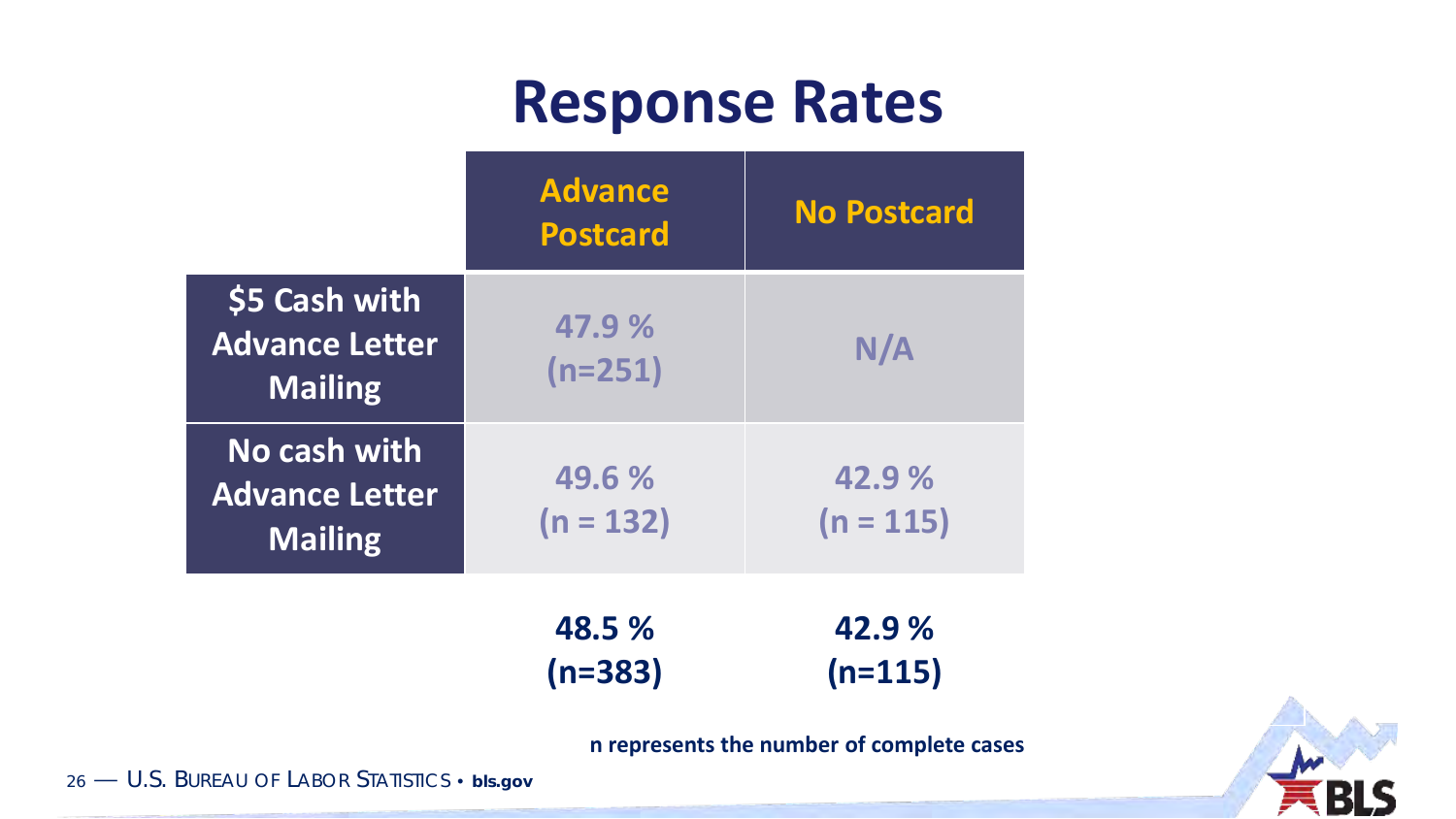## **Online Diary Placement**

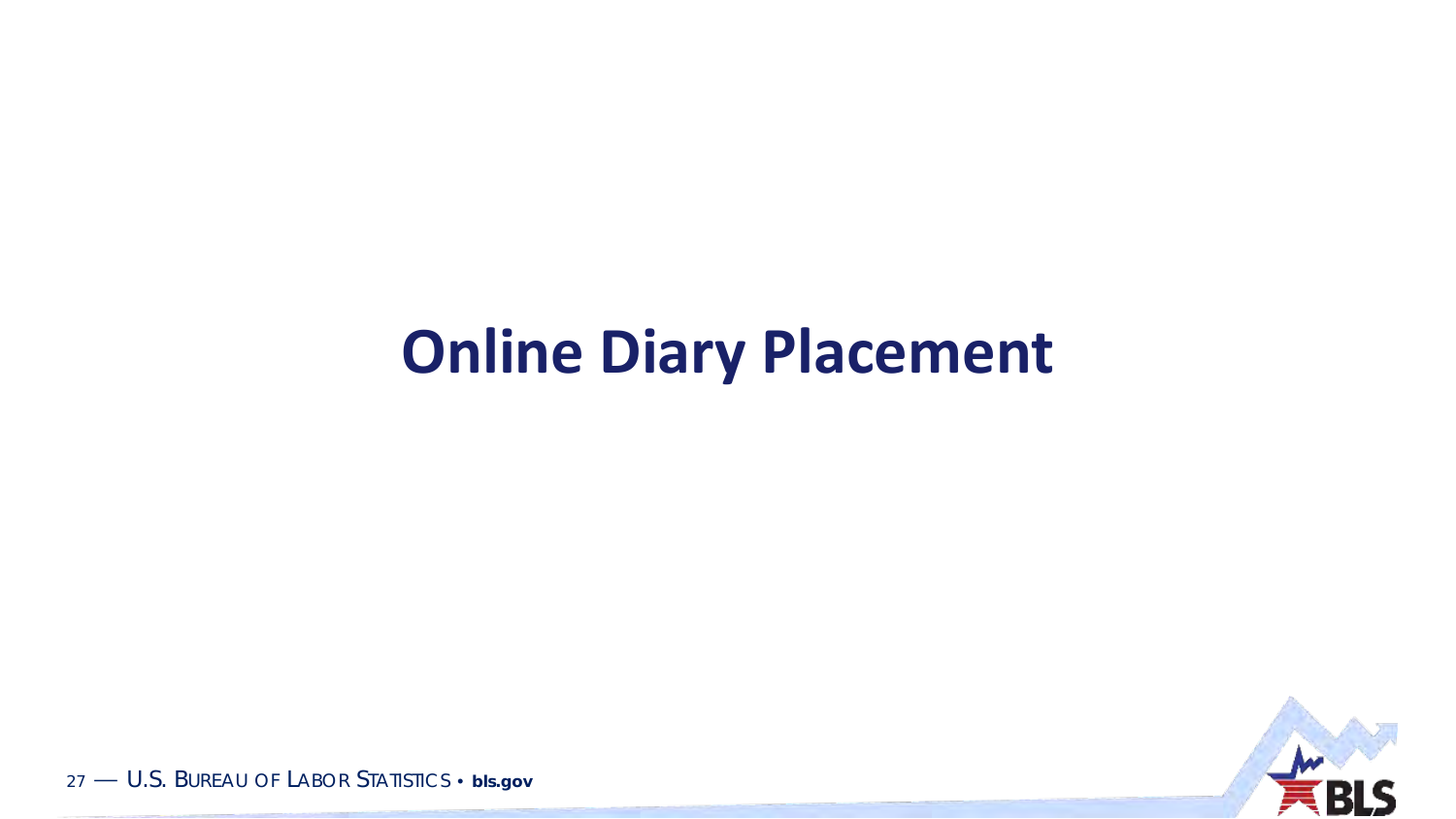# **Online Diary Placement**

- Push to online diary first, paper as a backup (ineligible or otherwise refused paper)
- **Eligibility requirements:** 
	- ▶ Online access at home
	- ▶ Go online at least 1-2 per week
	- English-speaking

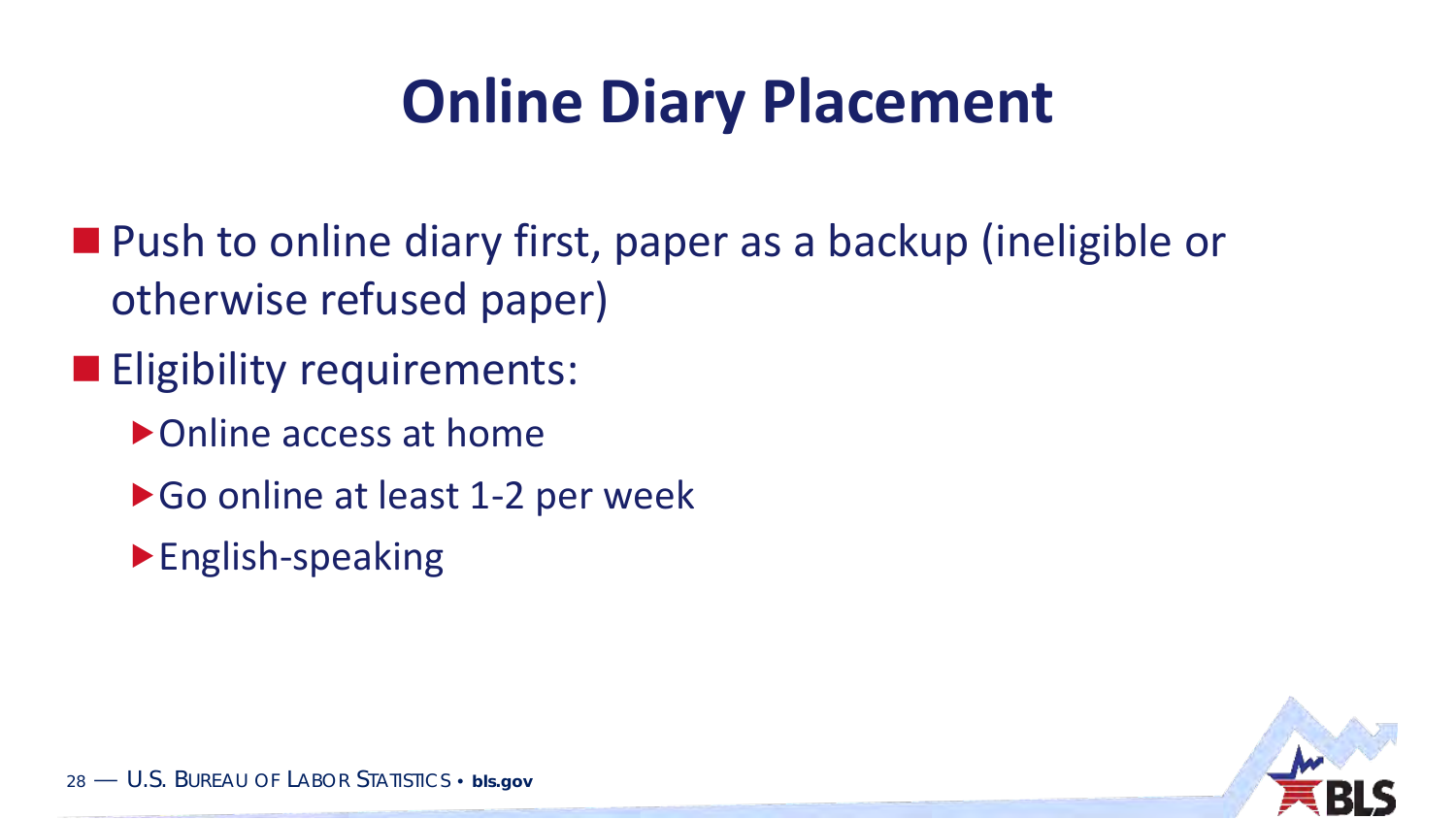## **Online Diary Eligibility (n=498)**



■ Home Internet Access - Frequent Use ■ Home Internet Access - Infrequent Use ■ No Home Internet Access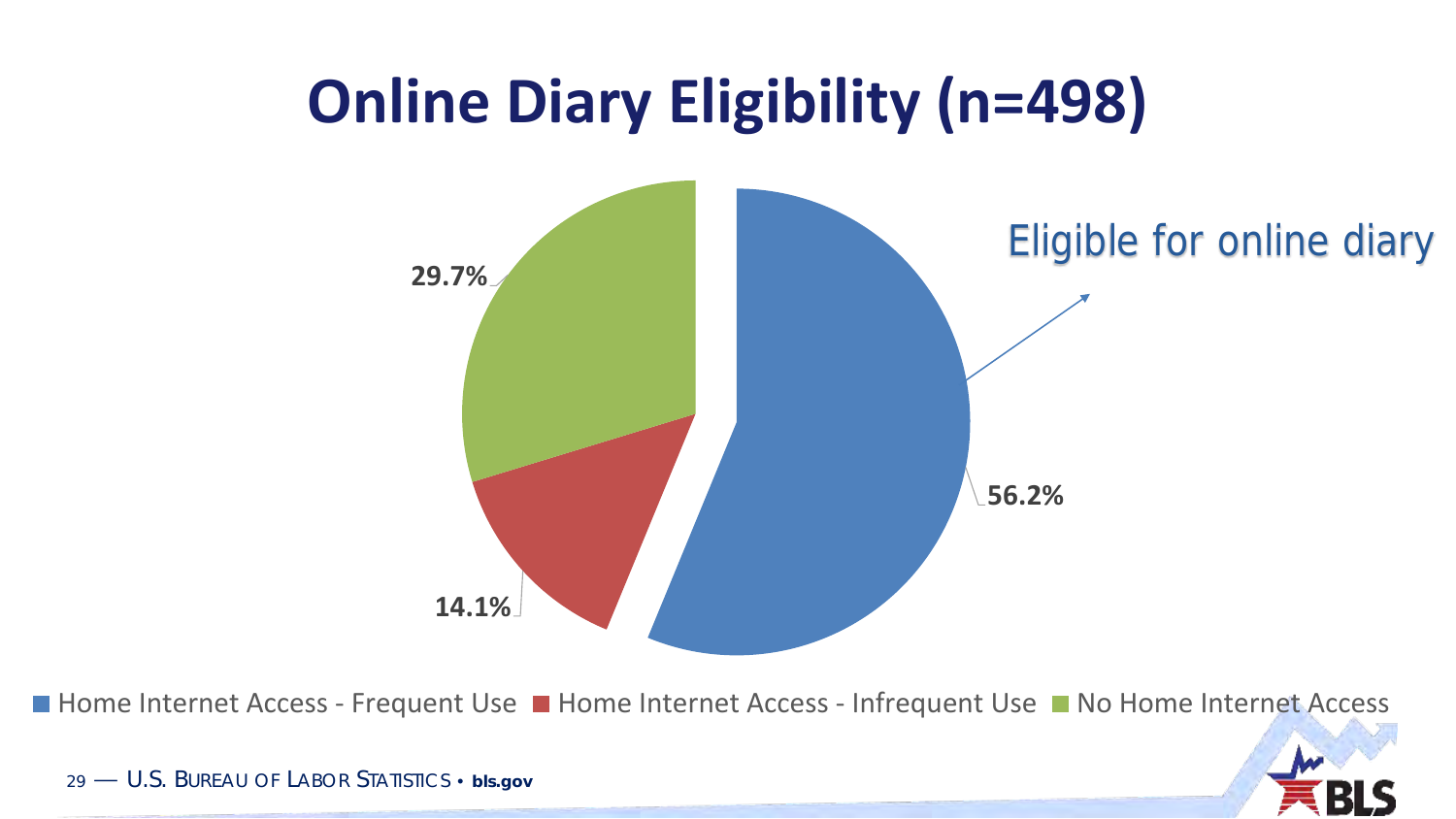# **Diary Placement Modes (n=501)**

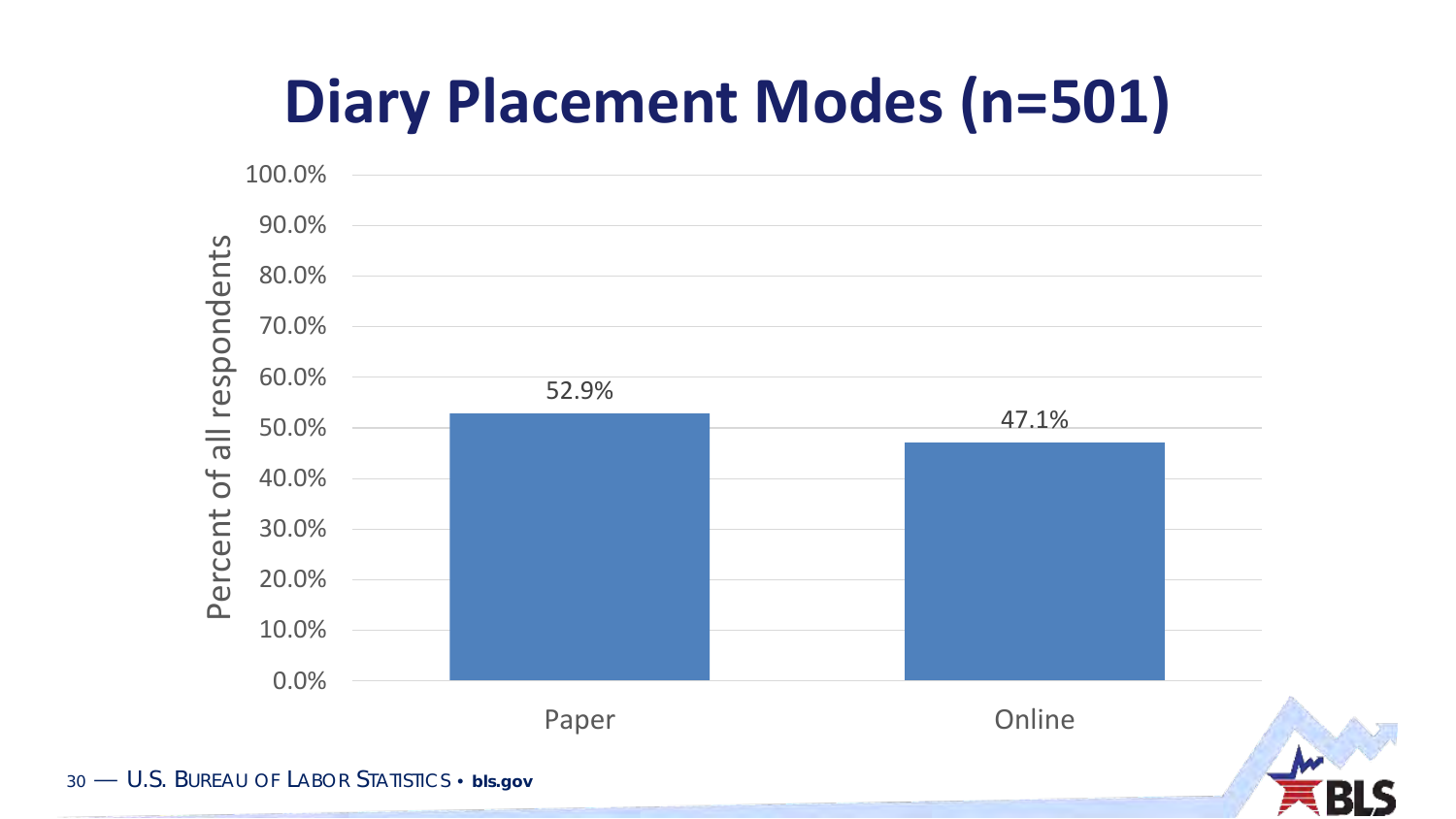## **Respondent Experience with the Online Diary**

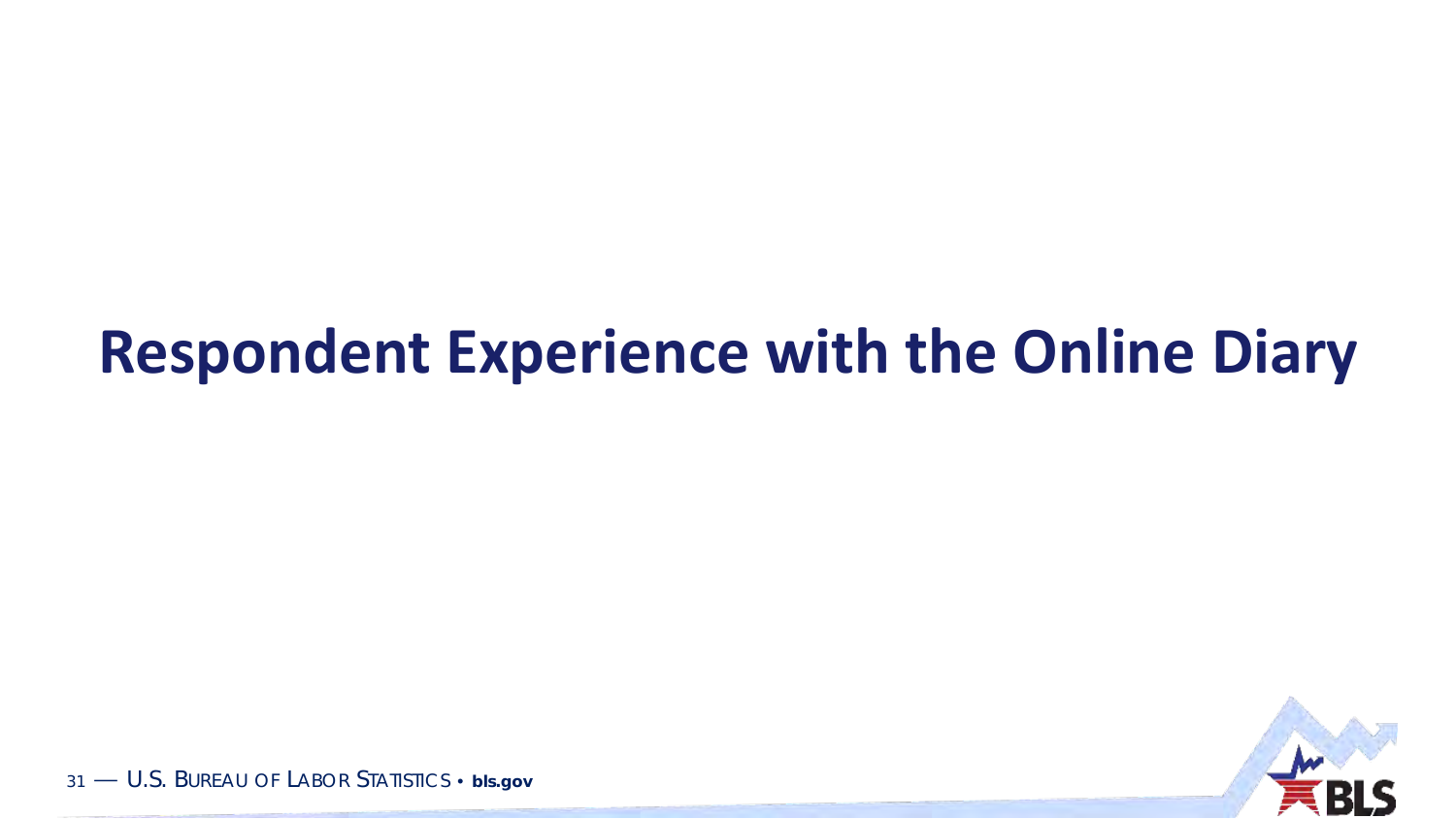## **Respondent experience – How easy or difficult was it to log in to the online diary? (n=215)**

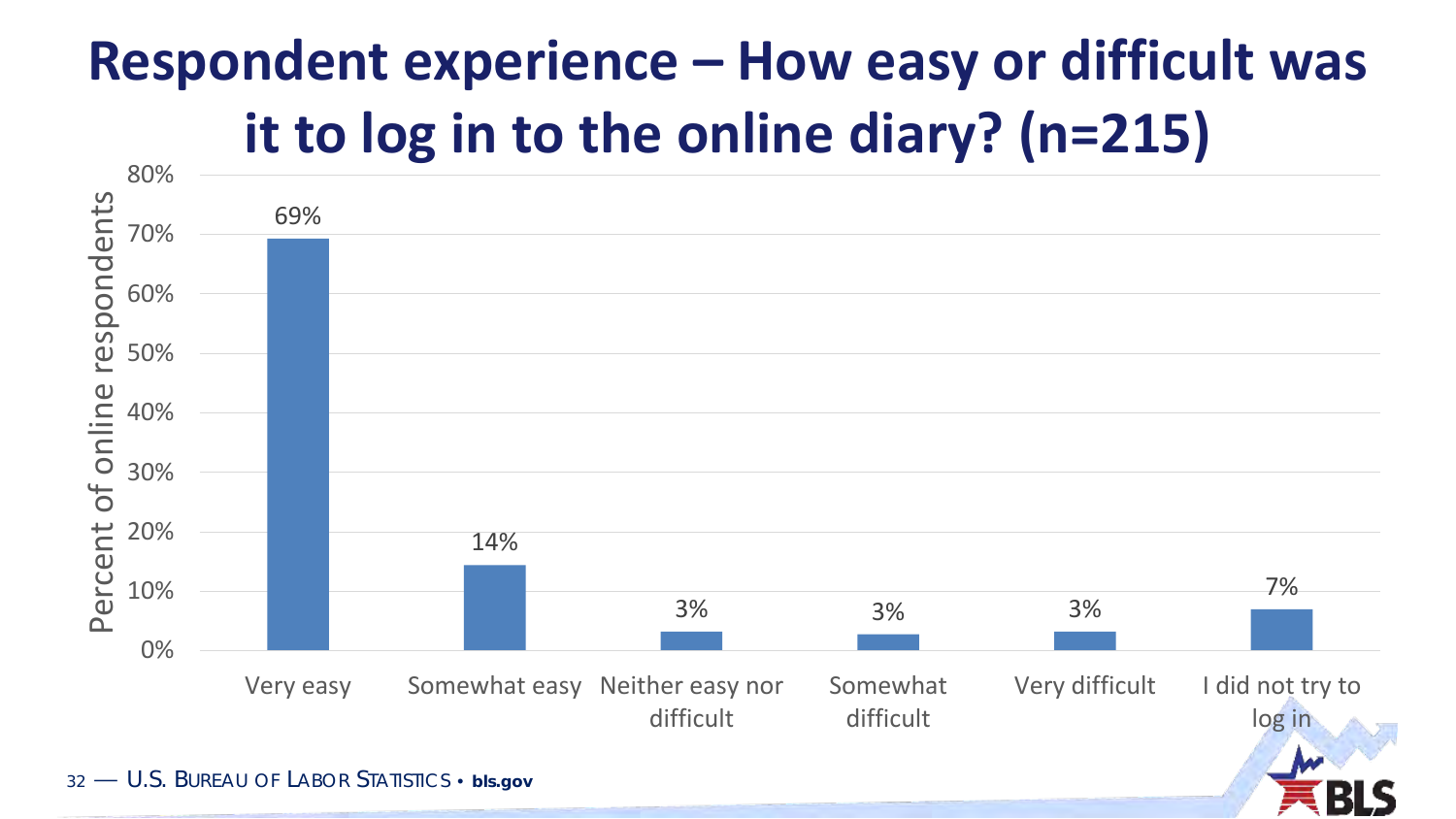# **Paradata – login attempts/failures (n=256)**

|                                  | IN  | percent |
|----------------------------------|-----|---------|
| Failed login on first attempt    | 56  | 22.2%   |
| At least one failed login during | 113 | 44.8%   |
| <b>No Failed logins</b>          | 139 | 55.2%   |

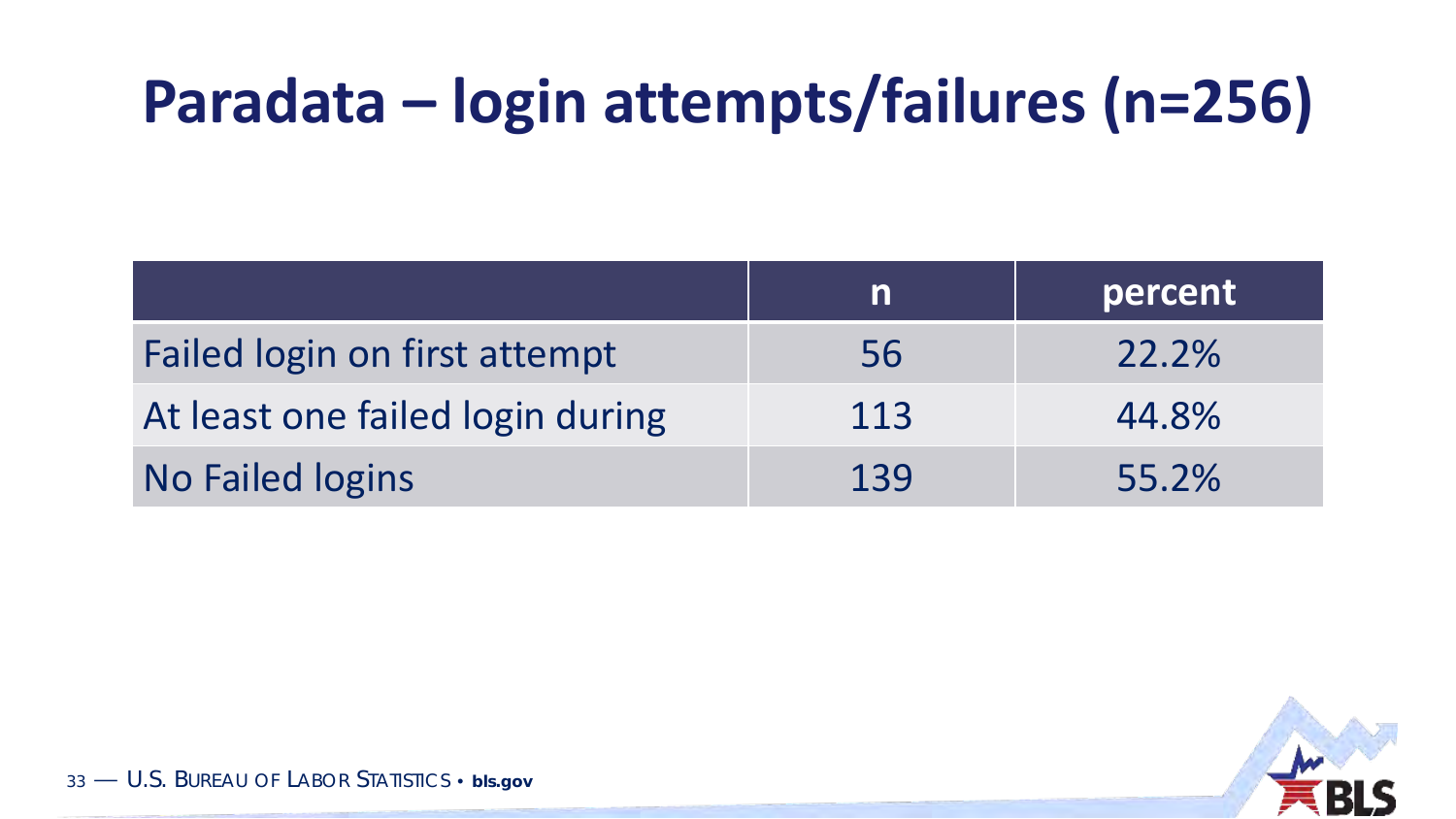# **Logins by Device**

| <b>Device Type</b>  | Respondents | <b>Average number</b><br>of logins |
|---------------------|-------------|------------------------------------|
| <b>Desktop Only</b> | 102         | 7.4                                |
| <b>Mobile Only</b>  | 96          | 6.6                                |
| <b>Both</b>         | 45          | 8.7                                |

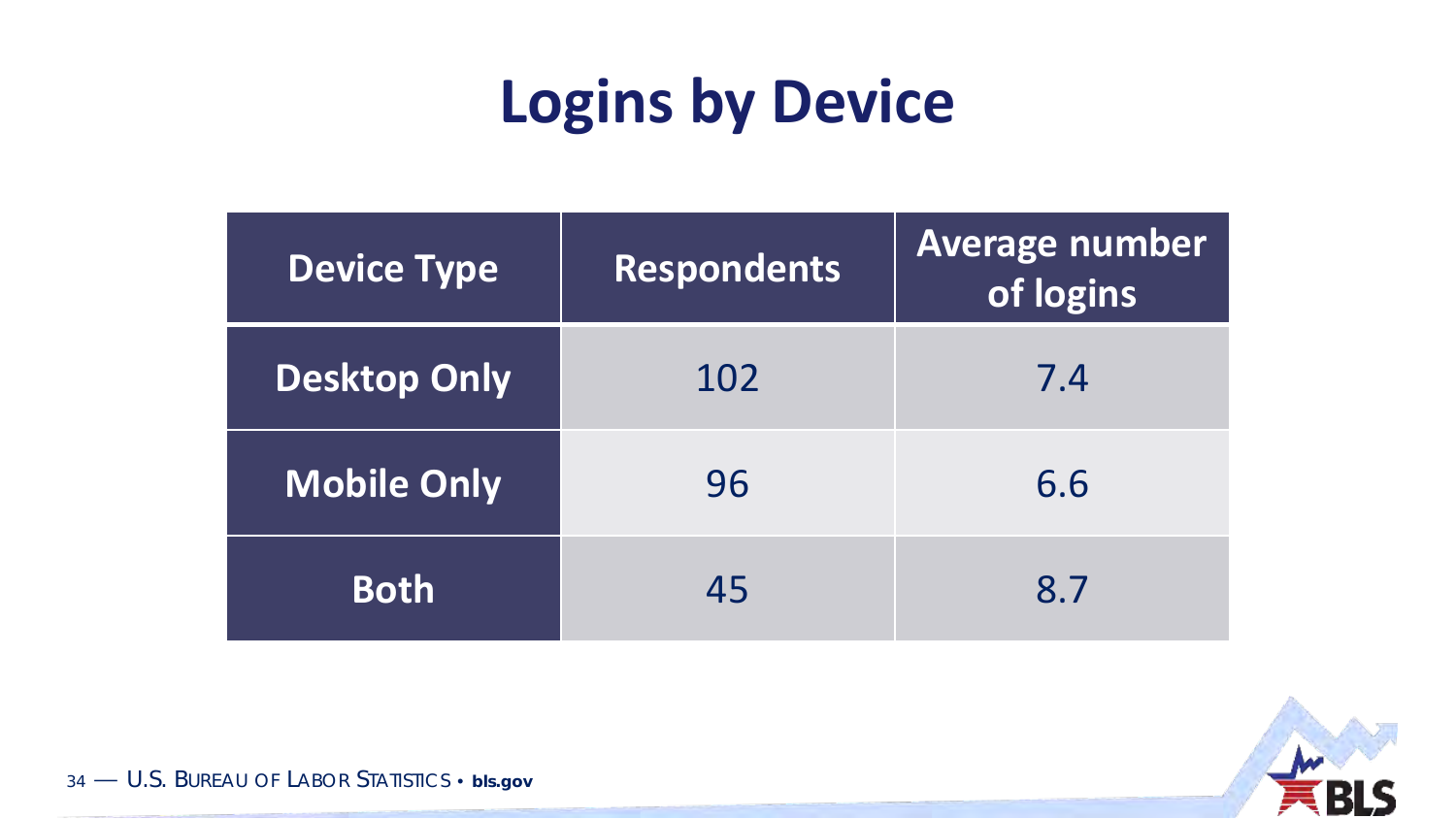# **Time Spent in Diary (n= 228)**



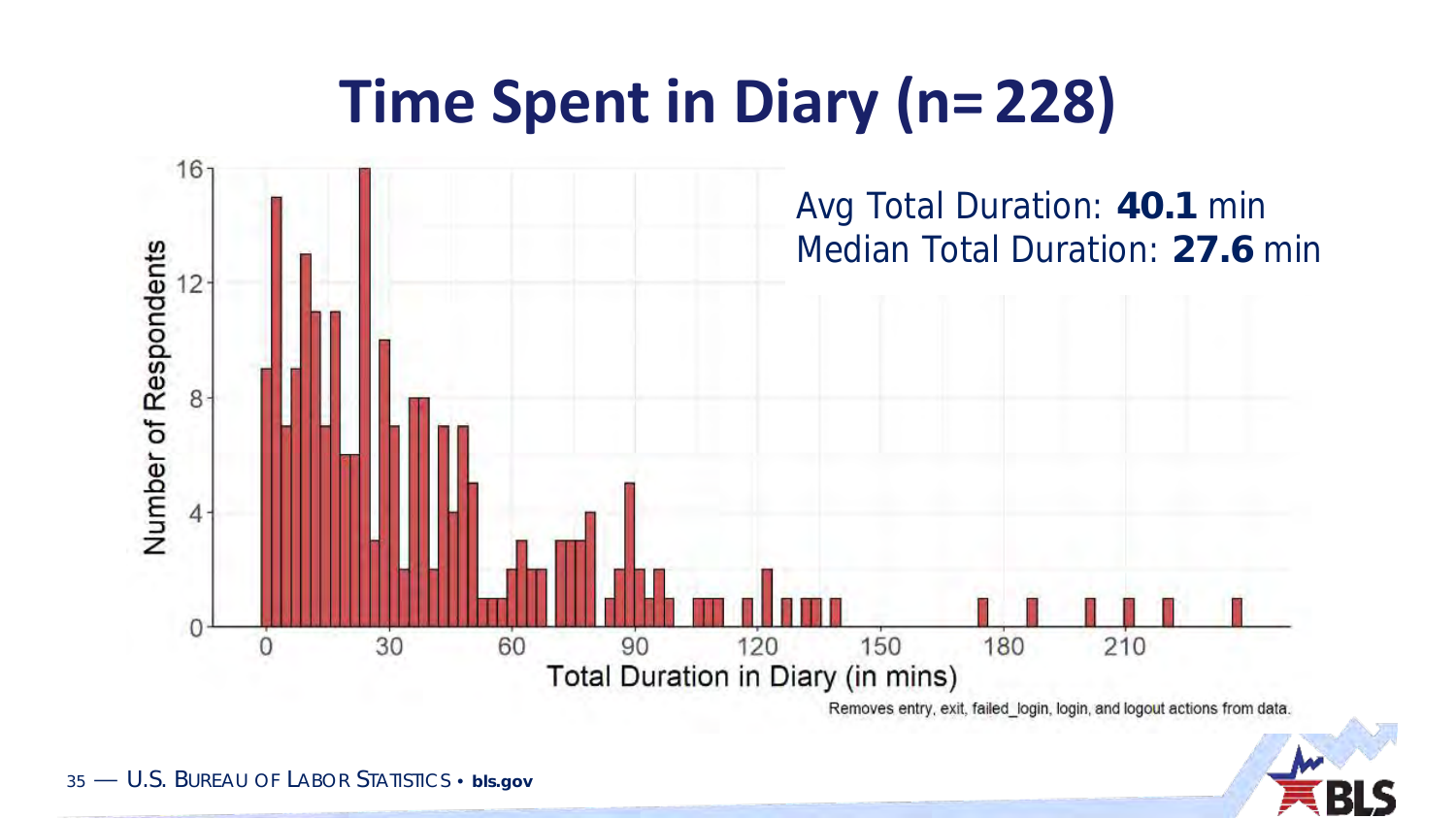# **Respondent Daily Time Spent in Diary (n=210)**

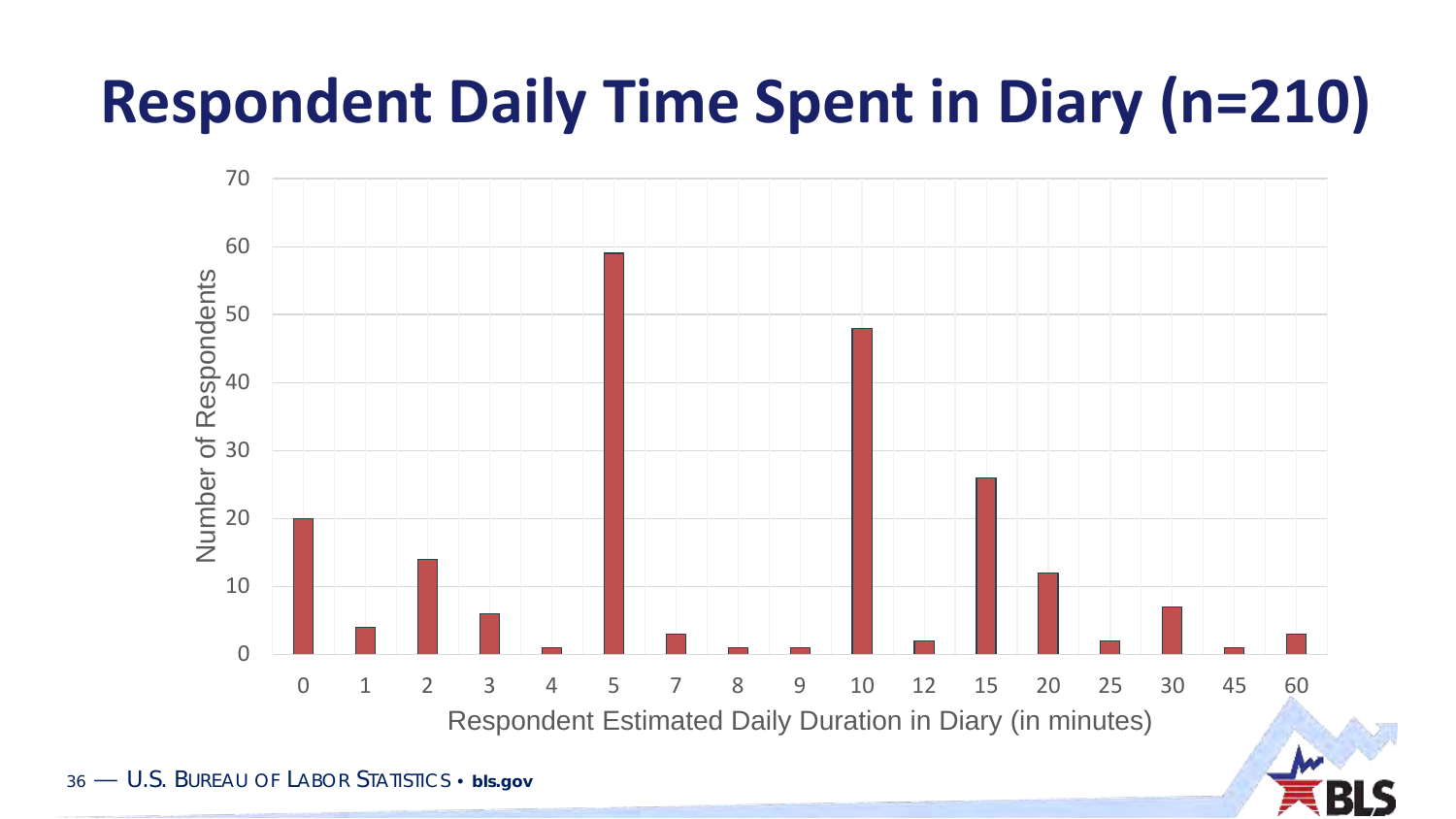# **Respondent Total Time Spent in Diary (n=210)**

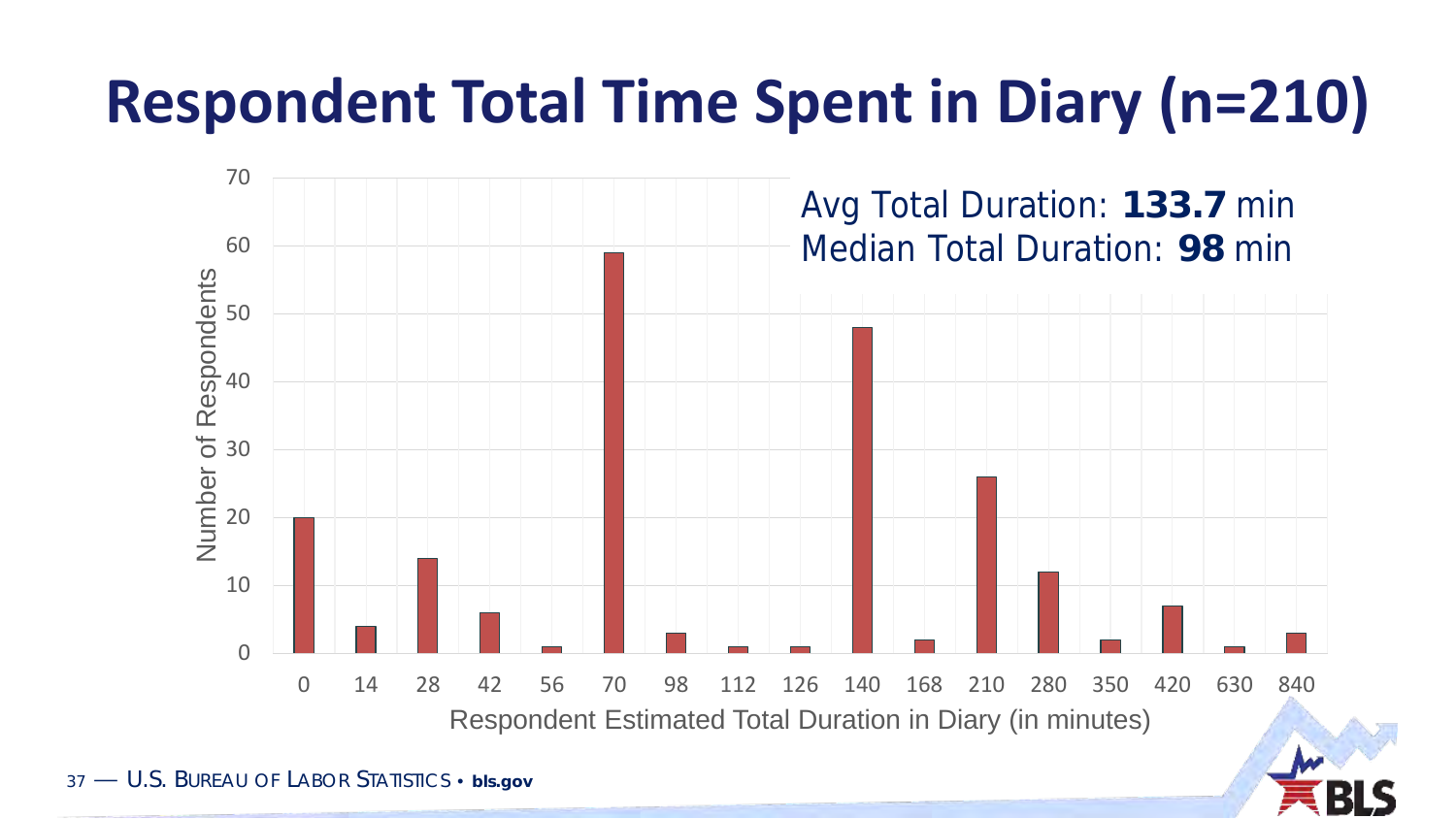# **Respondent experience – length (n=211)**

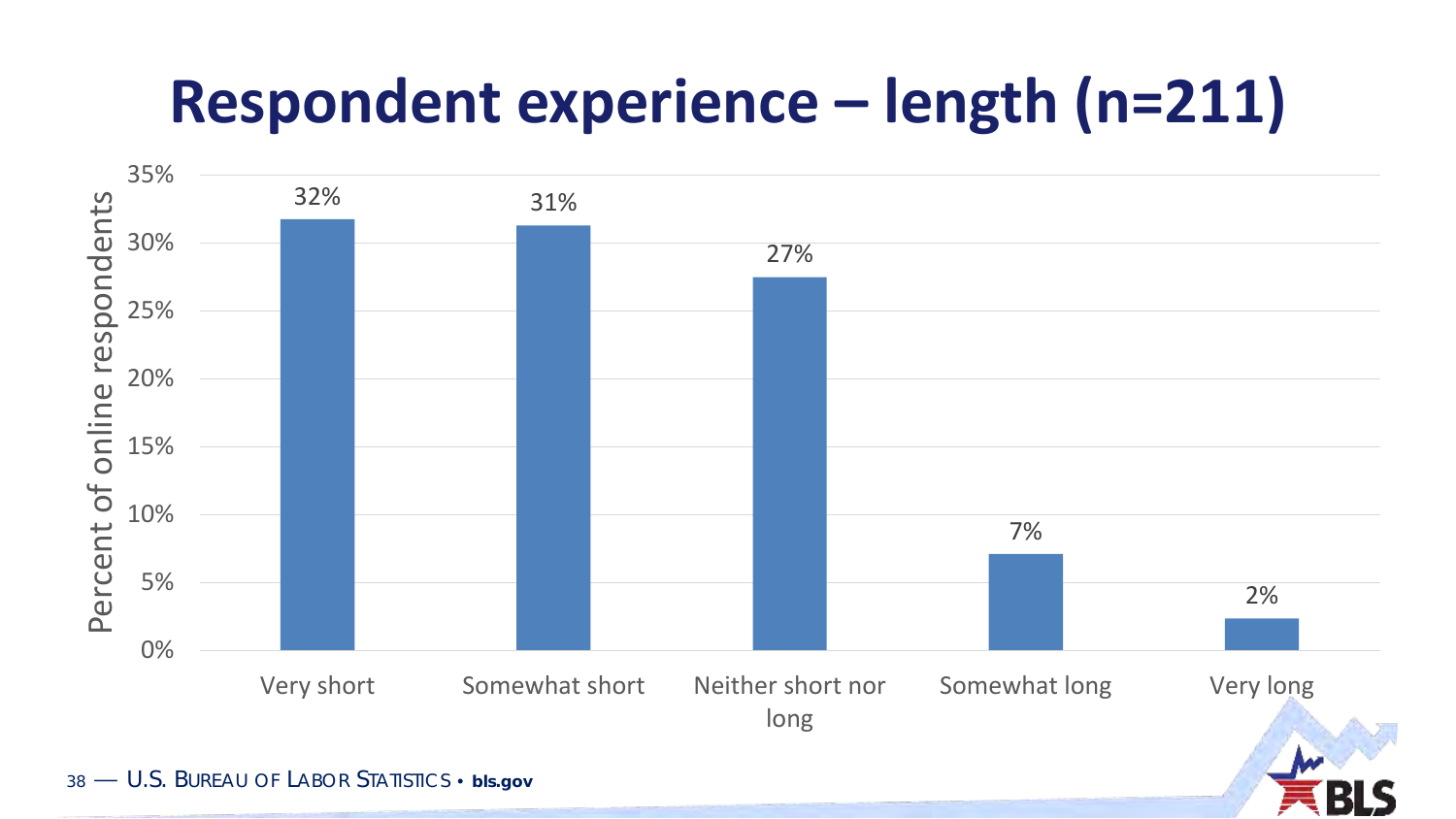## **How burdensome was filling out the diary to you?**

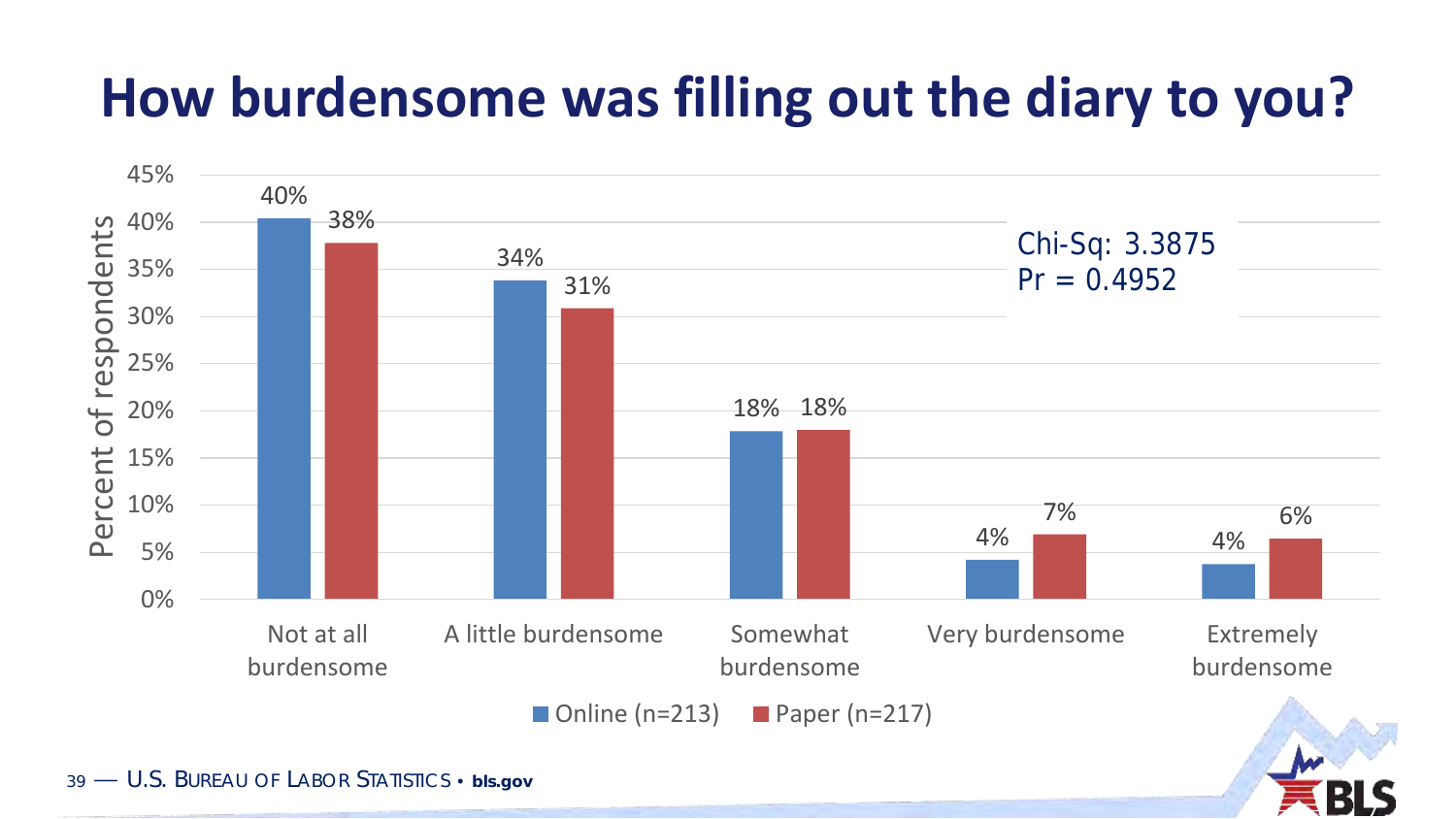## **How difficult was it for you to complete the diary?**

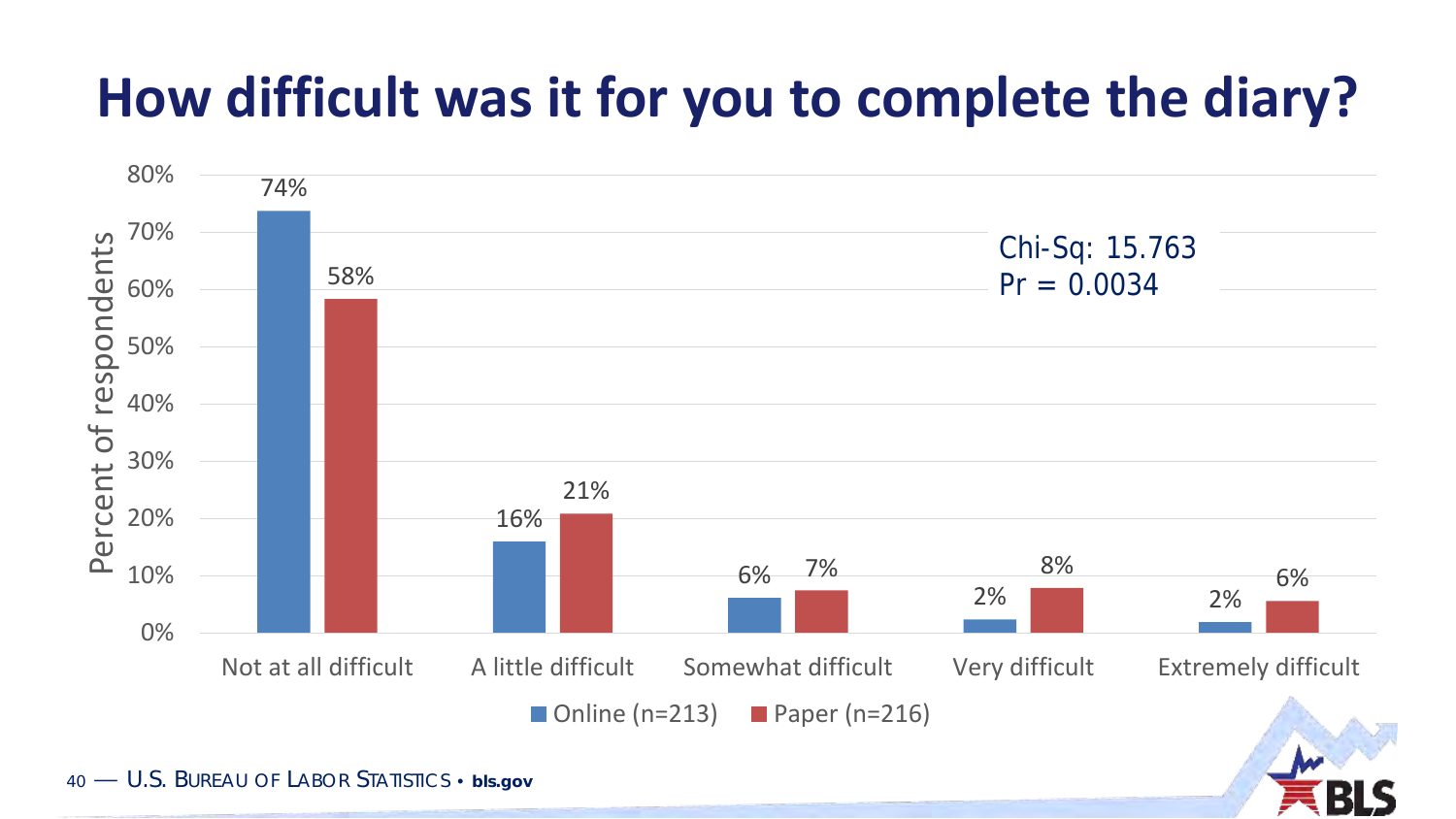### **Lessons Learned**

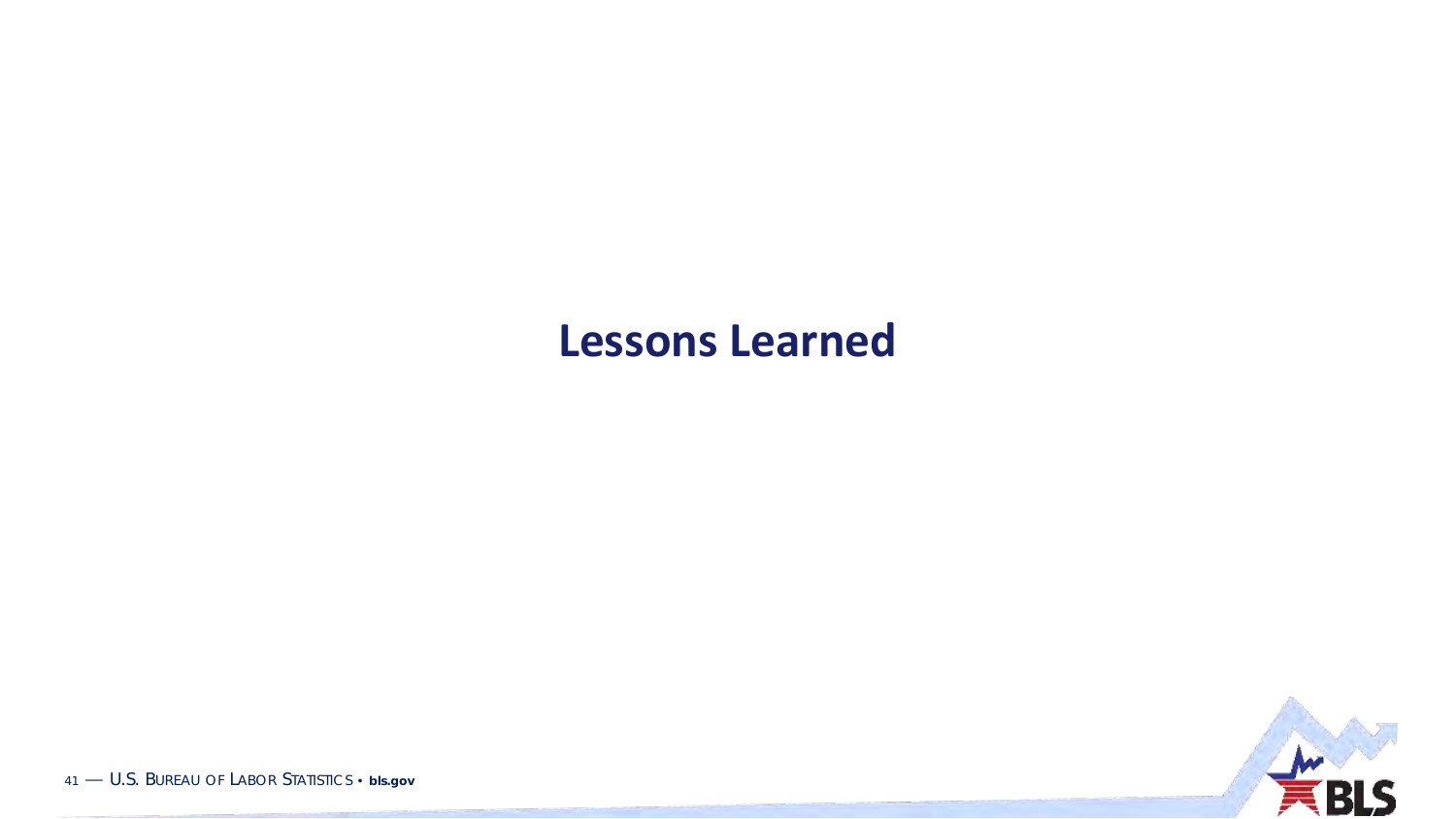### **Lessons Learned**

- Online diary placement: lower rate than expected, despite screening. Barriers include language, tech savviness, and connectivity.
- **Incentives: minimal increase in response rate from \$5 token** incentive
- **Postcards: larger increase in response rate**
- $\blacksquare$  Difficulty with logins still a concern
- **If** in general, respondent experience with the online diary has been positive

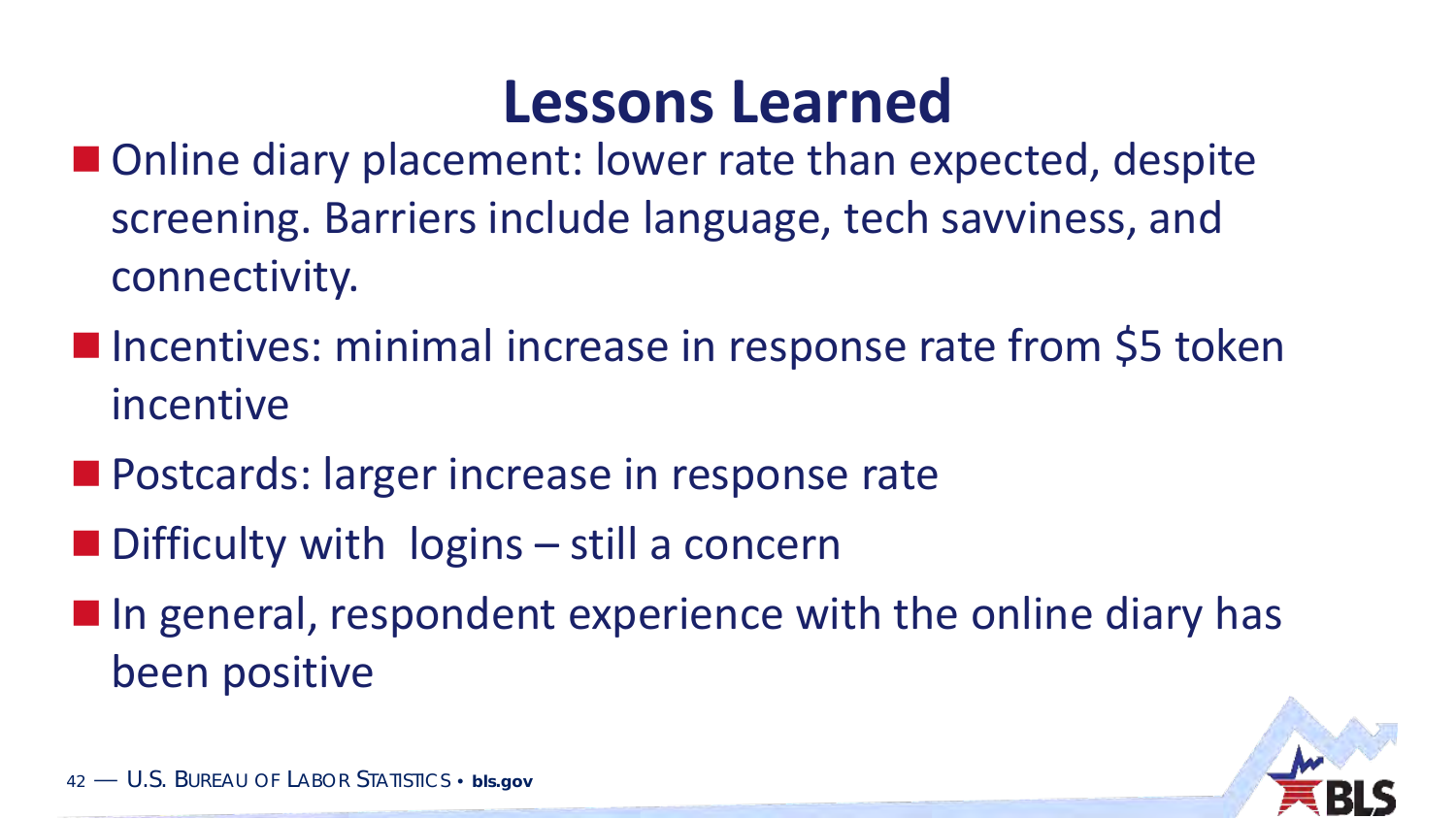# **Next Steps**

- Go/No-Go decision on implementation in 2022 (pending full analysis)
- Pending "Go" decision:

■ Continuous improvements to the online diary and protocols

- **Exploring ways to collect business name**
- Auto-filled response or response look up?
- Updates to training based on lessons learned